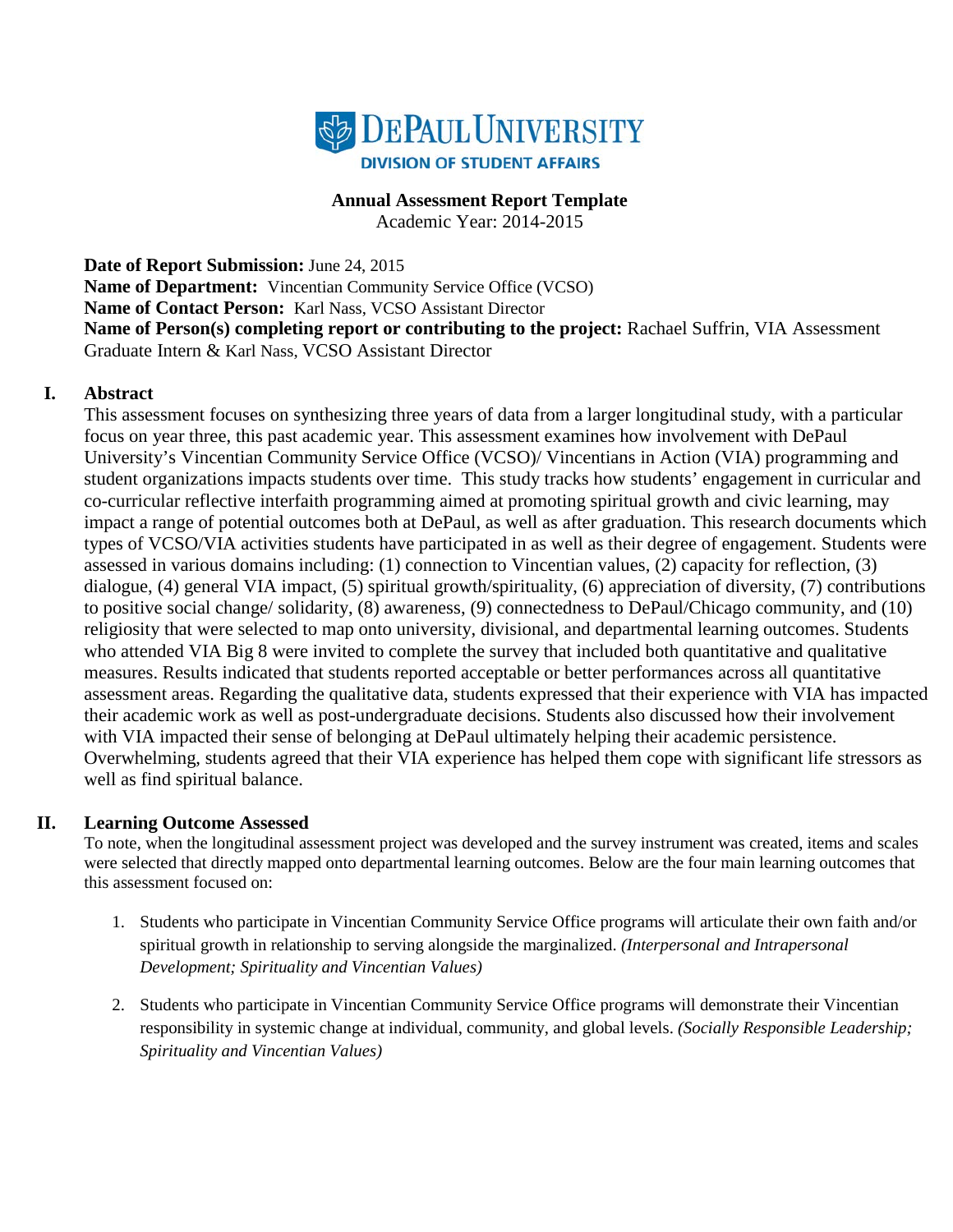- 3. Students who participate in Vincentian Community Service Office programs will demonstrate knowledge of the lives of members of the Vincentian family to be able to demonstrate an ongoing connection between the Vincentian legacy and their own life experience. *(Knowledge Acquisition, Integration, and Application; Spirituality and Vincentian Values)*
- 4. Students who participate in Vincentian Community Service Office programs will commit to an intentional community with the understanding of how community relates to sustainable engagement and their ability to influence meaningful social change.

# **III. Introduction & Context**

Colleges and universities are uniquely situated to have lasting impact on the intellectual and moral lives of their students, shaping their aspirations, convictions, and commitments (Lilly Endowment). Researchers have documented the positive long-term effects of community service on college students' behavior, values, degree aspirations, and work preparation (Astin, Sax, & Avalos, 1999). The integration of service and curriculum within service learning has also been found to have positive long-term effects on alumni (Hill, Brandenberger, & Howard, 2005). Some researchers have distinguished between the effects of general community service (without integrated reflection and learning outcomes) and service learning (Astin, Vogelgesang, Ikeda, & Yee, 2000). Fenzel and Peyrot (2005) noted positive effects of both activities on personal and social responsibility, political participation, continued service involvement, and service-oriented career choices. Importantly, Fenzel and Peyrot pointed to the importance of examining the effects of the quality of such service or service learning experiences on future behaviors. On the other hand, Keen and Hall (2009) asserted that overall service involvement, not mere service-learning course attendance, increases students' appreciation of dialogue and future service opportunities. The authors emphasized the notable impact of co-curricular service learning on students' ability to converse and engage across boundaries of difference.

Since 2002, DePaul's Vincentian Community Service Office (VCSO) has engaged a framework for reflection and community building called Vincentians in Action (VIA), an approach that is intentionally connected to any community service engagement with the poor and marginalized. VIA is a Vincentian framework for spiritual growth and social justice education, rooted in:

- Wisdom and values from Vincent de Paul, Louise de Marillac, and the International Vincentian Family
- Best practices in service-learning, civic engagement, and interfaith ministryDePaul Learning Goals, Student Affairs Socially Responsible Leadership Model, and University Ministry's Mission

VCSO student leaders echo an essential VIA insight: "Service without reflection is just work – just another task." The core pillars of VIA – unpacked in VIA reflection meetings after community service experiences throughout the year – are the following:

- Way of Awareness
- Way of Dialogue
- Way of Solidarity
- Spiritual Growth
- Fighting Injustice
- Community Building
- Knowledge of International Vincentian Family & Legacy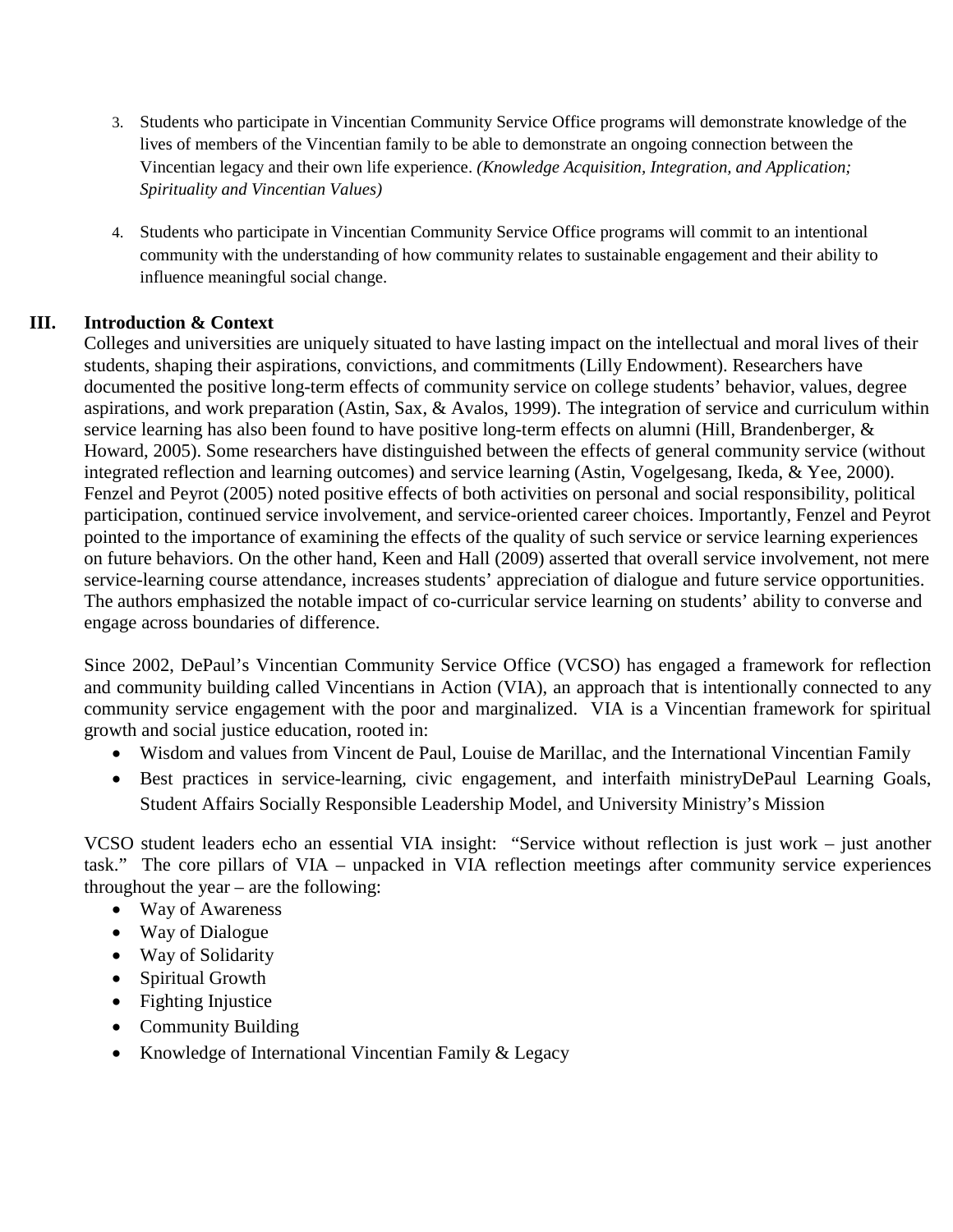VIA engages diverse programming communities of student leaders in a *cascade* peer-to-peer leadership development process. This learning approach to service is rooted in DePaul's strategic efforts to deepen the engagement of students with DePaul's Catholic and Vincentian mission as well to enrich students' educational experiences and deepen DePaul's connection with Chicago. This learning is done in a context of community service engagement that promotes civic involvement and seeks to improve the quality of life for Chicago's citizens (DePaul University, Vision 2018).

Finally, this assessment project relates to divisional and departmental efforts centered on the Vincentian mission, community engagement, and spiritual growth of students. When this longitudinal assessment instrument was created 4 years ago, the collaborative team of faculty, staff, and students from the Department of Psychology and the Vincentian Community Service Office developed the scales and items that reflected the four VCSO departmental learning outcomes. Scales from other national assessment efforts were utilized, as well as empirically validated scales that related to the department's learning outcomes. Some scales were left in their original, published form, and others were modified to best fit the needs of this assessment. Finally, additional items and scales were developed to assess any remaining learning outcome areas.

References

Astin, A. W., Sax, L. J., & Avalos, J. (1999). Long-term effects of volunteerism during the undergraduate years. *Review of Higher Education, 22* (2), 187-202.

Astin, A. W., Vogelgesang, L. J., Ikeda, E. K., & Yee, J. A. (2000, January). How service learning affects students. Los Angeles: Higher Education Research Institute. Retrieved July 3, 2011 from http://gseis.ucla.edu/heri/PDFs/HSLAS/HSLAS.PDF

Fenzel, L. M., & Peyrot, M. (2005). Comparing college community participation and future service behaviors and attitudes. *Michigan Journal of Community Service Learning, 12*, 23-31.

Hill, T. L., Brandenberger, J. W., & Howard, G. S. (2005, February). *Lasting effects? A longitudinal study of the impact of service-learning* (Report 8). Retrieved July 3, 2011 from University of Notre Dame Center for Social Concerns: http://socialconcerns.nd.edu/faculty/research/report8.shtml

Keen, C., & Hall, K. (2009). Engaging with difference matters: Longitudinal student outcomes of co-curricular servicelearning programs. *The Journal of Higher Education, 80*(1), 59-79.

Lilly Endowment. (n. d.). Retrieved July 3, 2011 from [http://www.lillyendowment.org/religion\\_ptev.html](http://www.lillyendowment.org/religion_ptev.html)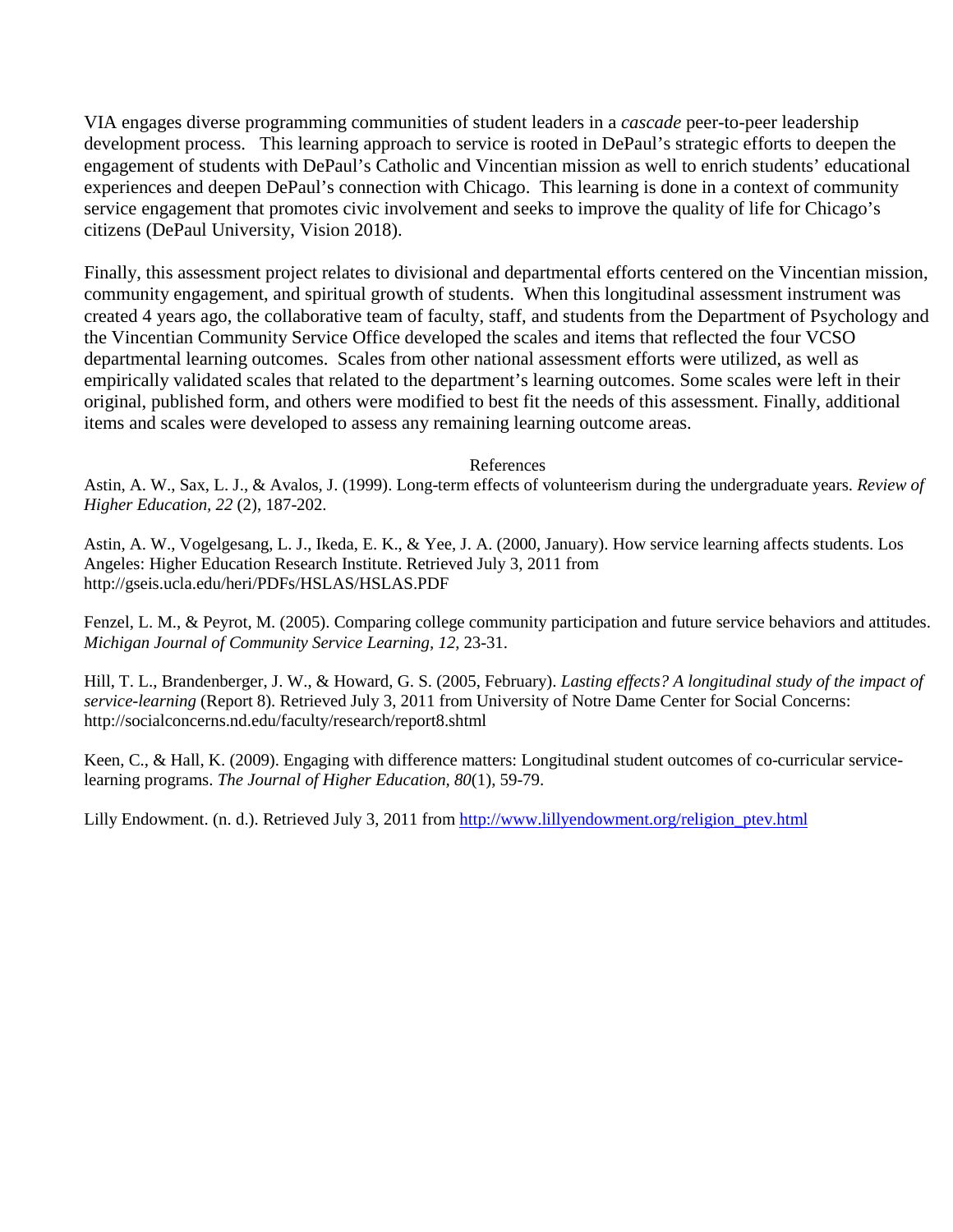# **IV. Data Collection & Methodology**

A survey measure was developed that utilized a mixture of quantitative and qualitative measures, as well as empirically validated scales, scales modified for the current assessment, as well as specific items developed for the purpose of this survey. Once study materials are disseminated, completion of the survey online takes students about 30 minutes. The survey contains approximately 130 questions. Please see appendix for the full survey items.

Participants were identified through their involvement with VCSO programming throughout the year. Student emails were collected by student leaders and VCSO staff at all VCSO events or activities. Prior to the time of administering the survey in the Spring quarter, all emails from students who have participated in any VCSO programming were compiled. The survey information was provided during the last VIA Big 8. Students were provided a link to access the survey online, as well as paper surveys that were later manually entered. Students who were not able to attend VIA Big 8's were invited to participate in the study in a Friday morning VIA meeting the subsequent week. Participation in the assessment was encouraged but optional for students. Leaders from the following VIA student groups were invited to participate in the survey:

- 1) Community Peacemakers (CPM)
- 2) Vincentian Outreach & Formation (VOF)
- 3) DePaul Community Service Association Coordinators (DCSA)
- 4) DePaul Leadership Scholars (DeLS)
- 5) VCSO EDGE
- 6) Political-Activist VIA Engagement Interns (PAVE)
- 7) VIA Senior Team
- 8) Vincent and Louise House (V&L)
- 9) Service Day Team
- 10) Service Immersion participant
- 11) Service Immersion leader

In order to conduct matched comparisons across multiple time points, students were able to generate an identity code the first time they take the survey, to allow us to track participants, through their self-generated code, across time. The generation of this code also minimized the amount of identifiable information to use to link students to their responses. Instructions for the generation of the unique identity key can be found in the survey items document in the appendix. Please see appendix for a full list of survey items. All questions in the survey presented less than minimal risk.

Consent was explained to students at VIA Big 8 prior to participating in the survey. On the first page of both the online and paper survey, students first read an IRB approved consent document outlining all the risks and benefits of participation. Students in the online survey were instructed to click to indicate their consent to participate to continue on to the survey. Students taking the paper version of the survey were instructed to discard or return their paper survey if they did not consent to participate. Students were informed they could exit the online survey, or stop filling out the survey at any time. Please see full survey in the appendix for the consent form used.

Rachael Suffrin analyzed all raw data, and only de-identified data was provided back to VCSO for their review in order to protect the confidentiality of student participants. Electronic data was stored on a password protected computer, and paper surveys stored in a locked office.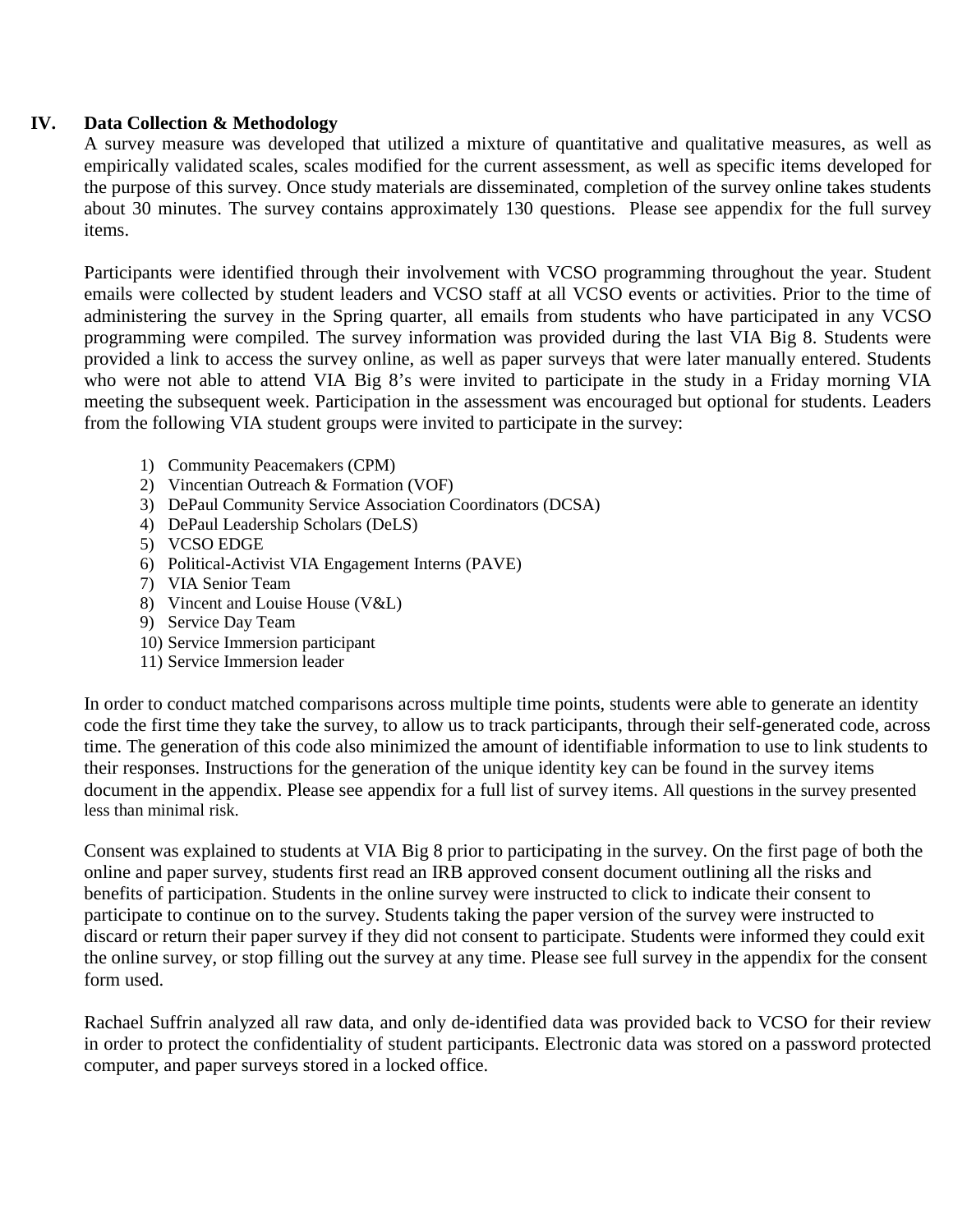Unfortunately, not enough students completed the survey across all three time points to conduct matched comparisons, specifically using analysis of variance (ANOVA). Similarly, not enough students completed both a survey in year one and year two, or year two and year three, to conduct dependent samples t-tests. Therefore, independent samples t-tests were run using mean scores and standard deviations across all three time points to assess for significant differences across time. Acceptable performance is outlined below in greater detail. For 1 to 6 Likert-type scales, acceptable performance are scores greater than 4. For 1 to 5 Likert-type scales, acceptable performance are scores greater than 3. For 1 to 4 Likert-type scales, acceptable performance are scores greater than 2.

# **V. Data & Results**

#### *Participants*

| <b>Assessment Year</b> | <b>Students Participated</b> | <b>Students Invited*</b> | <b>Response Rate</b> |
|------------------------|------------------------------|--------------------------|----------------------|
| Year 1                 |                              | 145                      | 67%                  |
| Year 2                 | 94                           | 38                       | 68%                  |
| Year 3                 |                              | 119                      | 61%                  |

*Note*: All student leaders, interns, and scholars across the VCSO program areas were invited to participate in either the last VIA Big 8 student leader meeting in May or a subsequent Friday morning VIA meeting each of the three years to complete the survey. A smaller DePaul Leadership Scholars, Political Activist VIA Engagement (PAVE), Vincent & Louise House, EDGE, and Service Immersion Intern cohort of student leaders explains the drop-off in students invited in Year 3. It is important to also note that more than 90% of students who participated in the May VIA Big 8/Friday VIA morning in-person meetings in each year completed the survey. As well, while all invited students were engaged in one to three quarters of VCSO program engagement during each assessed academic year, some students were absent from the May VIA Big 8/Friday VIA in-person morning meetings when the surveys were distributed – explained by early graduation, study abroad commitments, or autumn or winter quarter program commitment only. This number was not tracked for this assessment project, but provides some insight into the response rate.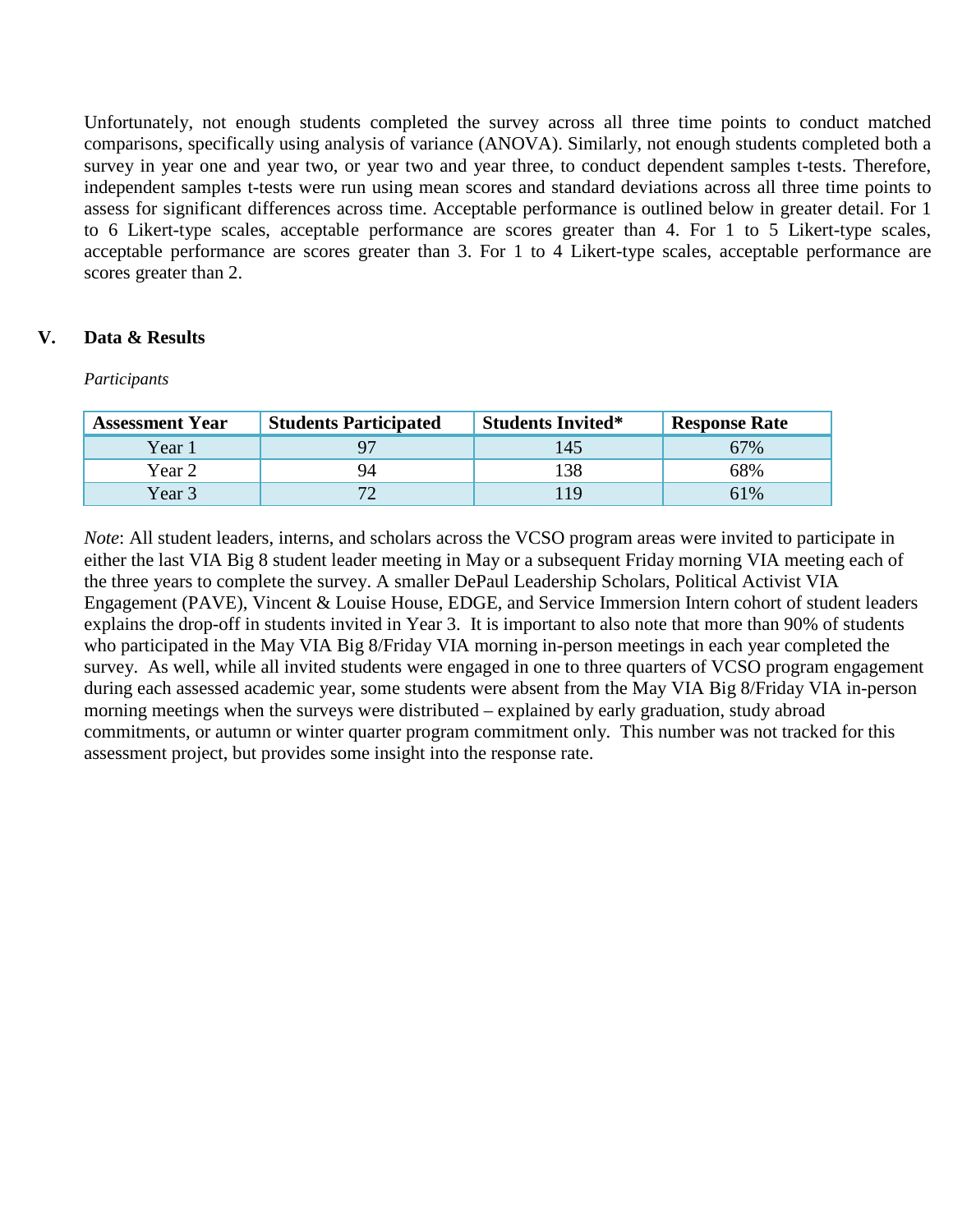

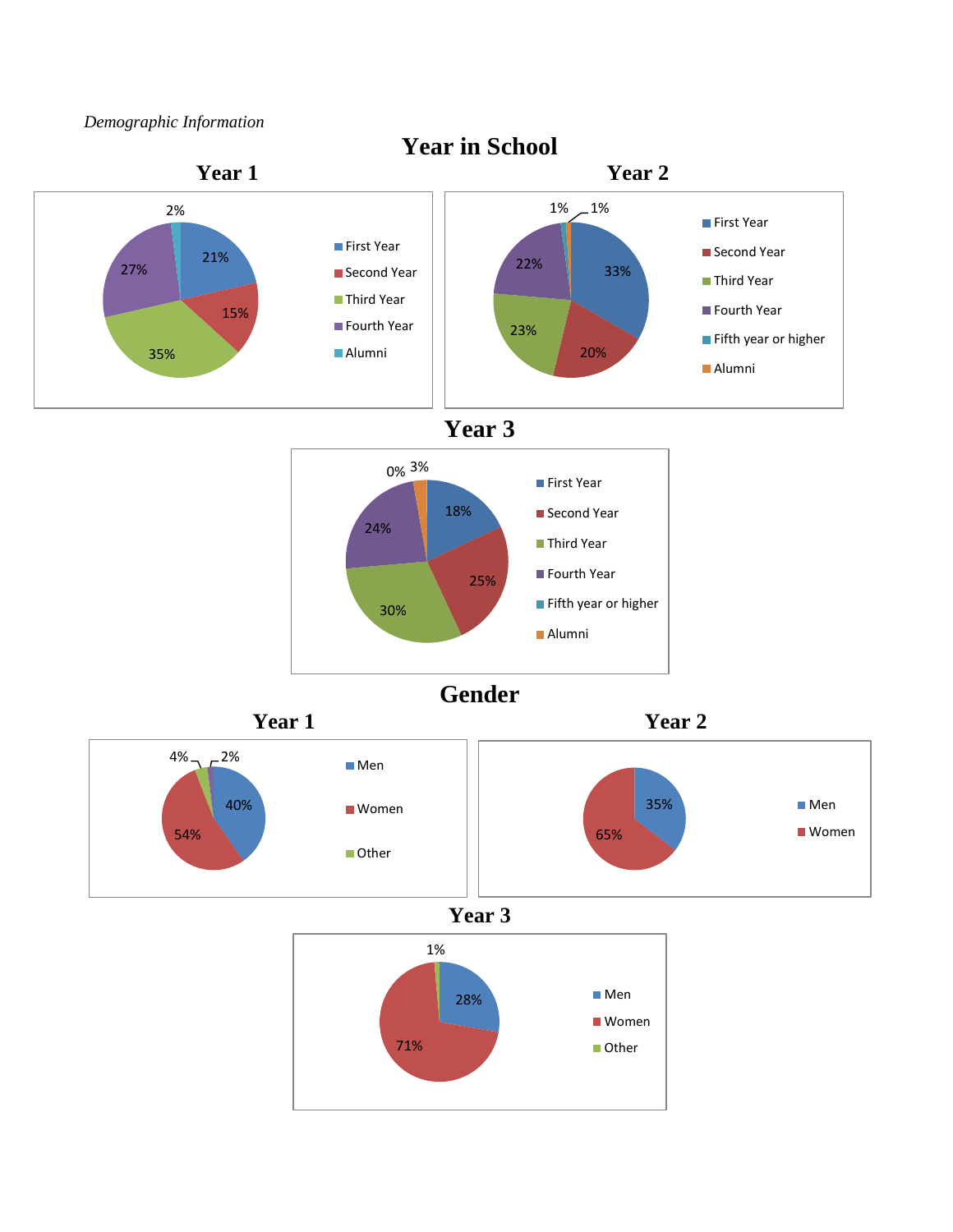# **Ethnicity**





**Year 2**





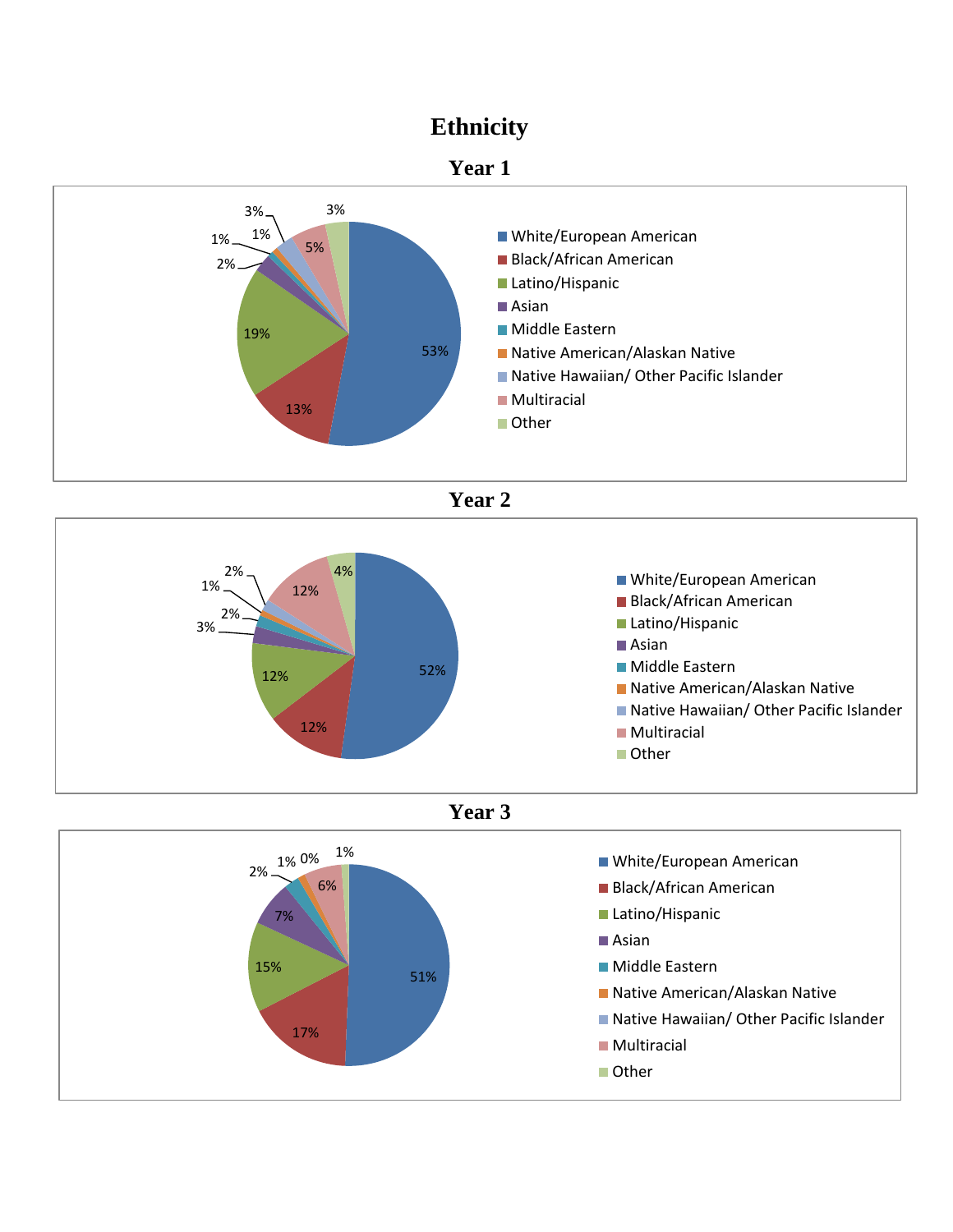# **Worldview Identification**

**Year 1**



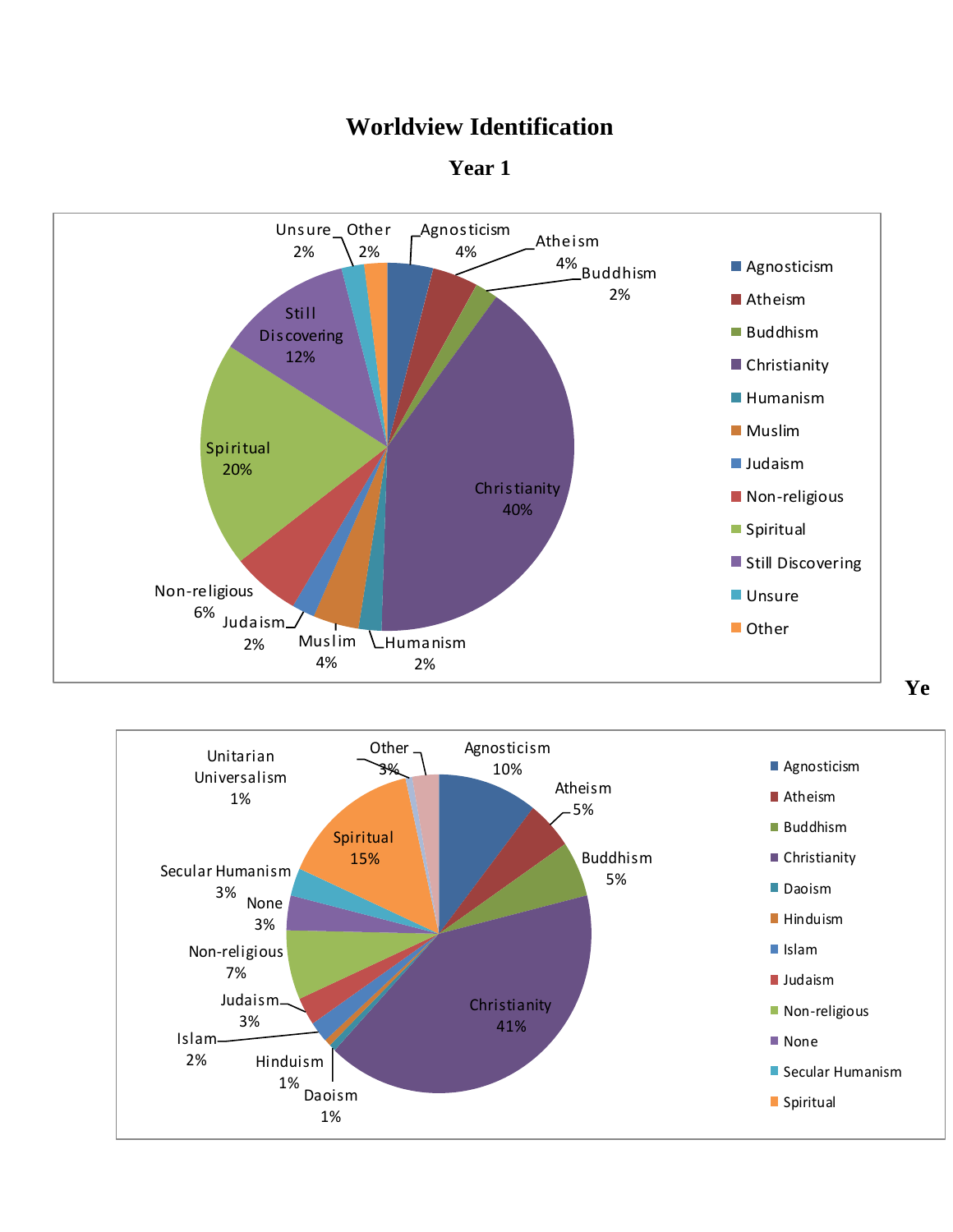



Year 1: No students identified as international students, the majority of students, 96 (96%) self-identified that they had not transferred to DePaul, and 38 students (38%) self-identified as commuter students. Of the students who self-identified that they commuted to campus, 30 (30%) took public transit, 21 (21%) had an under 30 minute commute, 8 (8%) identified as having a 30-60 minute commute, and 8 (8%) over an hour commute to campus. Twelve students (12%) qualified for work study and held a work study job, 20 students (20%) qualified for work study but did not hold a work study job, and 39 students (39%) did not qualify for federal work study.

Forty-one students (41%) identified as currently holding a leadership position within one of the VCSO activities, and 25 students (25%) identified as having held a leadership position in the past. Eighty-eight students (88%) have participated in a VIA Big 8 in the past. Fifty-eight students (58%) have attended all three of the Quarterly Interreligious Celebrations (QIRCs) this past academic year, while 21 students (21%) have attended two, and 9 (9%) have attended one QIRC. Sixtyeight (68%) for sure plan to participate in interfaith dialogue in the future, while 22 (22%) students might plan to participate in interfaith dialogue in the future. Fourteen of students who identified as graduating seniors plan to go on to a post-graduate volunteer program.

**Year 2:** No students identified as international students, the majority of students, 91 (97%) self-identified that they had not transferred to DePaul, and 27 students (29%) self-identified as commuter students. Of the students who self-identified that they commuted to campus, 21 (22%) took public transit, 13 (14%) had an under 30 minute commute, 9 (10%) identified as having a 30-60 minute commute, and 3 (3%) over an hour commute to campus. Eighteen students (19%) qualified for

**ar 2**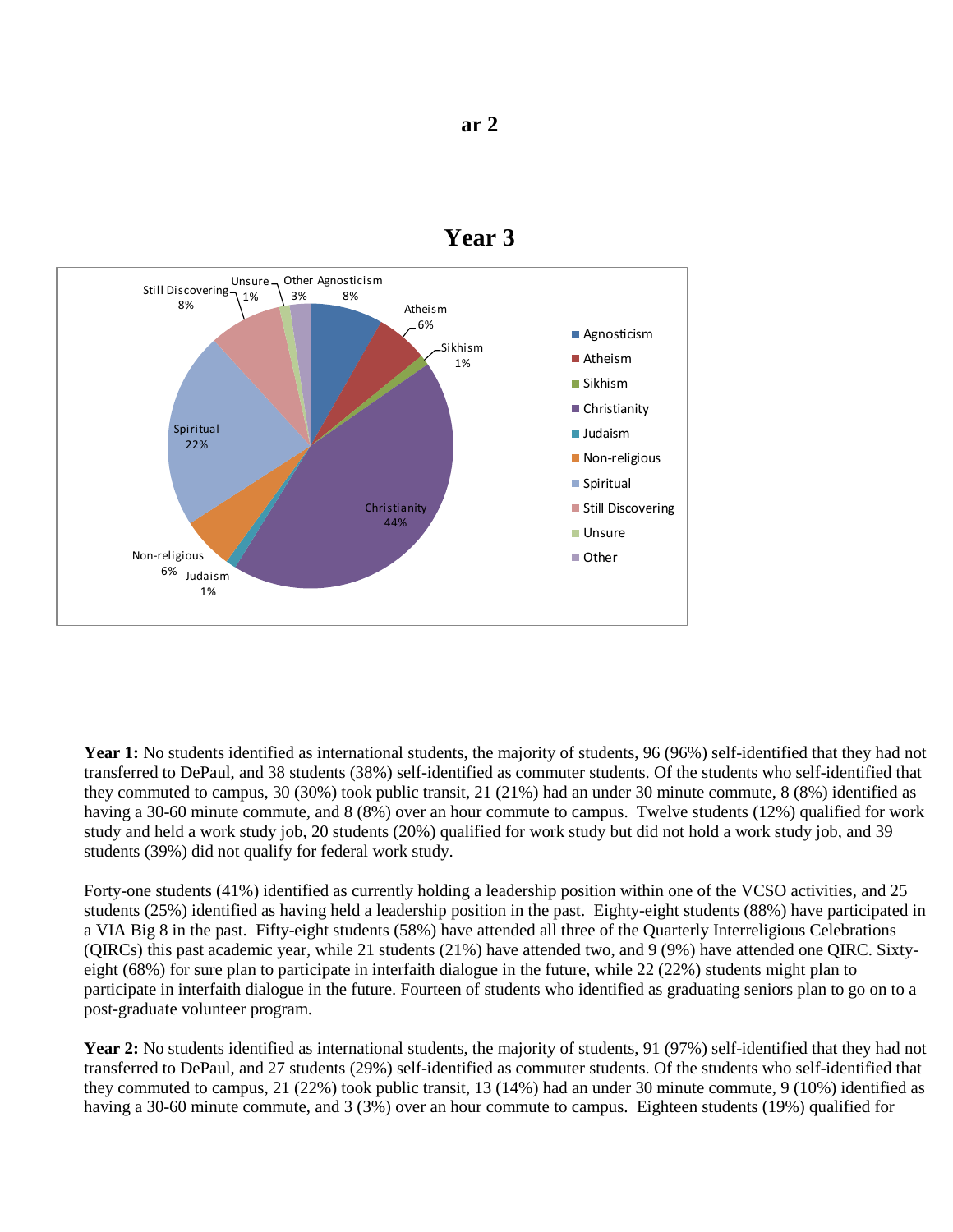work study and held a work study job, 25 students (27%) qualified for work study but did not hold a work study job, and 31 students (33%) did not qualify for federal work study.

Thirty-eight students (40%) identified as currently holding a leadership position within one of the VCSO activities, and 27 students (29%) identified as having held a leadership position in the past. Seventy-four students (79%) have participated in a VIA Big 8 in the past. Sixty-three students (67%) have attended all three of the Quarterly Interreligious Celebrations (QIRCs) this past academic year, while 16 students (17%) have attended two, and 8 (9%) have attended one QIRC. Fiftyfive (59%) for sure plan to participate in interfaith dialogue in the future, while 26 (28%) students might plan to participate in interfaith dialogue in the future. Fourteen of students who identified as graduating seniors plan to go on to a postgraduate volunteer program.

**Year 3:** One student identified as an international student (1%), the majority of students, 69 (96%) self-identified that they had not transferred to DePaul, and 35 students (49%) self-identified as commuter students. Of the students who selfidentified that they commuted to campus, 30 (42%) took public transit, 22 (31%) had an under 30 minute commute, 10 (14%) identified as having a 30-60 minute commute, and 3 (4%) over an hour commute to campus. Nine students (13%) qualified for work study and held a work study job, 29 students (40%) qualified for work study but did not hold a work study job, and 22 students (31%) did not qualify for federal work study.

Forty-three students (60%) identified as currently holding a leadership position within one of the VCSO activities, and 32 students (44%) identified as having held a leadership position in the past. Sixty-six students (92%) have participated in a VIA Big 8 in the past. Forty students (56%) have attended all three of the Quarterly Interreligious Celebrations (QIRCs) this past academic year, while 16 students (22%) have attended two, and 9 (13%) have attended one QIRC. Fifty-one (71%) for sure plan to participate in interfaith dialogue in the future, while 12 (17%) students might plan to participate in interfaith dialogue in the future. Seven of students who identified as graduating seniors plan to go on to a post-graduate volunteer program.

#### *Quantitative Data from Survey:*

*Note: not enough students were able to be matched between year 1 and 2, and year 2 and 3 to conduct "matched" comparisons.*

There was no significant difference between overall students' means in year 2 and year 3. Students' a) overall interfaith interest, commitment, and understanding and b) capacity for frequently demonstrated a significant increase between year 1 and year 2.

#### ATTITUDES TOWARD ASSET BASED COMMUNITY DEVELOPMENT

Vincentian Systemic Change is inextricably linked to the concept of Asset-based Community Development (ABCD), given its emphasis on recognizing and affirming the dignity of communities and individuals to empower and change their own lives. Furthermore, this understanding of social change is grounded in a faith-based approach to civic engagement which emphasizes an individual and communal commitment to those on the margins on both micro and macro levels.

Students' attitudes toward an asset based community development perceptive were assessed by 8 items on a 1 (*strongly disagree*) to 6 (*strongly agree*) Likert-type scale, i.e., "Communities are strengthened when organizations encourage and support diversity."

Scores 4 or greater indicate *acceptable or better performance* (slightly agree through strongly agree).

| <b>Year 1:</b> $M = 5.54$ , $SD = .51$ | <b>Year 2:</b> $M = 5.64$ , $SD = .54$ | <b>Year 3:</b> $M = 5.65$ , $SD = .54$ |
|----------------------------------------|----------------------------------------|----------------------------------------|
|                                        |                                        |                                        |

| <b>Number of Students</b><br><b>Number of Students</b><br><b>Learning Outcome</b> |
|-----------------------------------------------------------------------------------|
|-----------------------------------------------------------------------------------|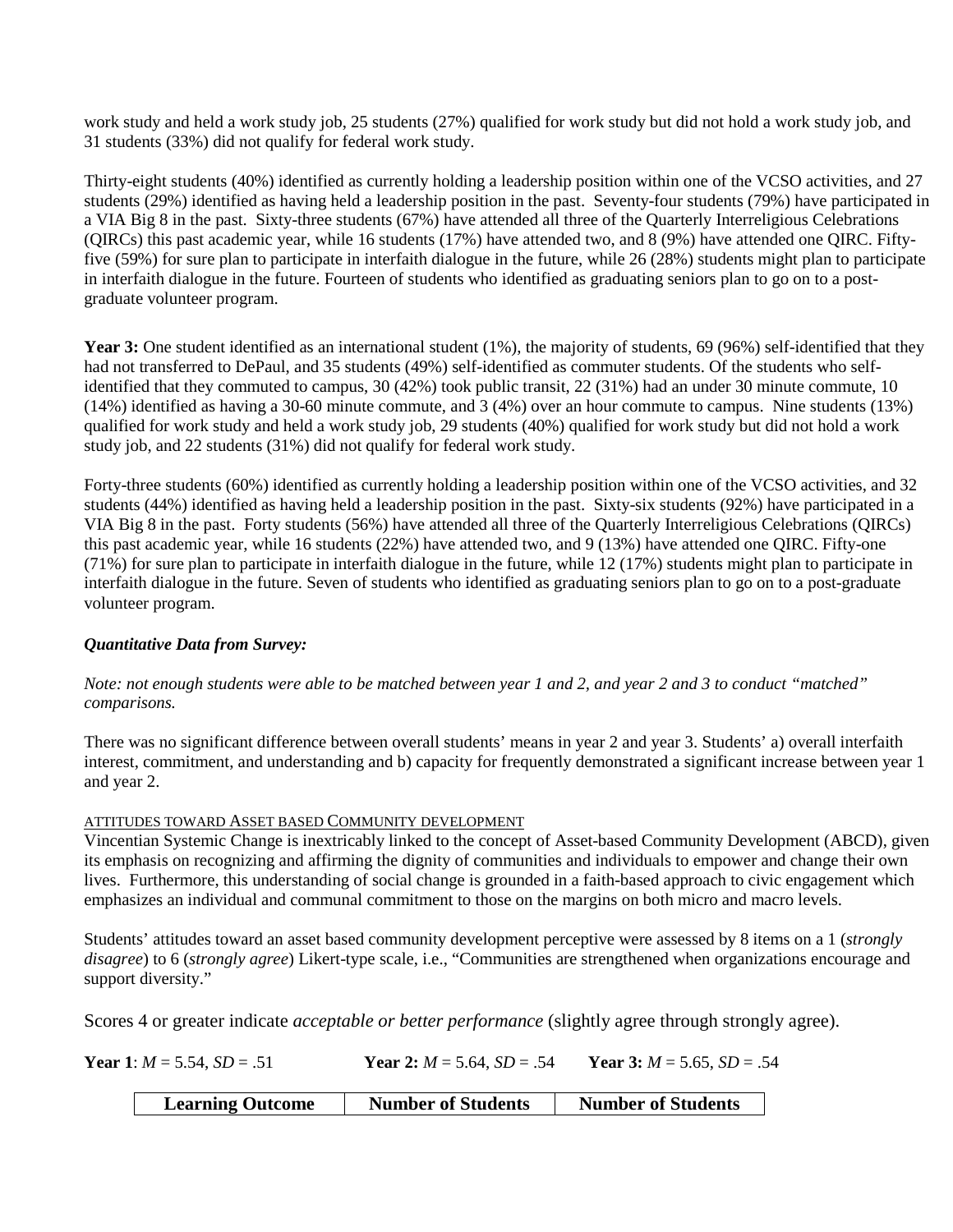|                                    | Assessed (Y3) | with Acceptable or<br><b>Better Performance</b> |
|------------------------------------|---------------|-------------------------------------------------|
| Socially Responsible<br>Leadership |               |                                                 |

#### FAITH AND CIVIC ENGAGEMENT

Students' perceptions and behaviors in terms of faith and civic/political engagement were assessed by 13 items across three areas: faith (i.e., the personal importance of incorporating religious/spiritual expression and activities in one's life), civic (i.e., the personal importance of aiding one's community and engagement in behaviors to improve society as a whole), and political engagement (i.e., the importance of being politically engaged and knowledgeable of political goings-on). The scale used a 1 (*not important*) to 4 (*essential*) Likert-type scale, i.e., "It is important for me personally to… help others who are in difficulty."

Scores 2 or greater indicate *acceptable or better performance* (somewhat important through extremely important).

**Year 1**: *M* = 3.21, *SD* = .52 **Year 2:** *M* = 3.28, *SD* = .45 **Year 3:** *M* = 3.27, *SD* = .48

| <b>Learning Outcome</b>                                                   | <b>Number of Students</b><br>Assessed (Y3) | <b>Number of Students</b><br>with Acceptable or<br><b>Better Performance</b> |
|---------------------------------------------------------------------------|--------------------------------------------|------------------------------------------------------------------------------|
| Socially Responsible<br>Leadership; Spirituality<br>and Vincentian Values | 72.                                        | 72                                                                           |

#### CIVIC ATTITUDES AND SKILLS

Students' self-evaluation of skills and personal attitudes regarding civic and social issues as assessed by 8 items on a 1 (*strongly disagree*) to 6 (*strongly agree*) Likert-type scale, i.e., "I plan to do some volunteer work."

Scores 4 or greater indicate *acceptable or better performance* (slightly agree through strongly agree).

**Year 1**: *M* = 5.55, *SD* = .55 **Year 2:** *M* = 5.51, *SD* = .64 **Year 3:** *M* = 5.52, *SD* = .80

| <b>Learning Outcome</b>            | <b>Number of Students</b><br>Assessed (Y3) | <b>Number of Students</b><br>with Acceptable or<br><b>Better Performance</b> |
|------------------------------------|--------------------------------------------|------------------------------------------------------------------------------|
| Socially Responsible<br>Leadership | 72                                         | 69                                                                           |

#### SOCIAL JUSTICE EFFICACY

Students' knowledge of issues related to social inequality (e.g., poverty, historically underserved populations, oppression, sexism, discrimination, racism, religious intolerance) and engagement in social justice activities that seek to reduce and eliminate social injustice and inequality, with the support of students' community or others was assessed by 10 items on a 1 (*no confidence at all*) to 5 (*complete confidence*) Likert-type scale, i.e., "Actively support needs of marginalized social groups."

Scores 3 or greater indicate *acceptable or better performance* (some confidence through complete confidence).

**Year 1**: *M* = 4.22, *SD* = .65 **Year 2:** *M* = 4.21, *SD* = .72 **Year 3:** *M* = 4.12, *SD* = .67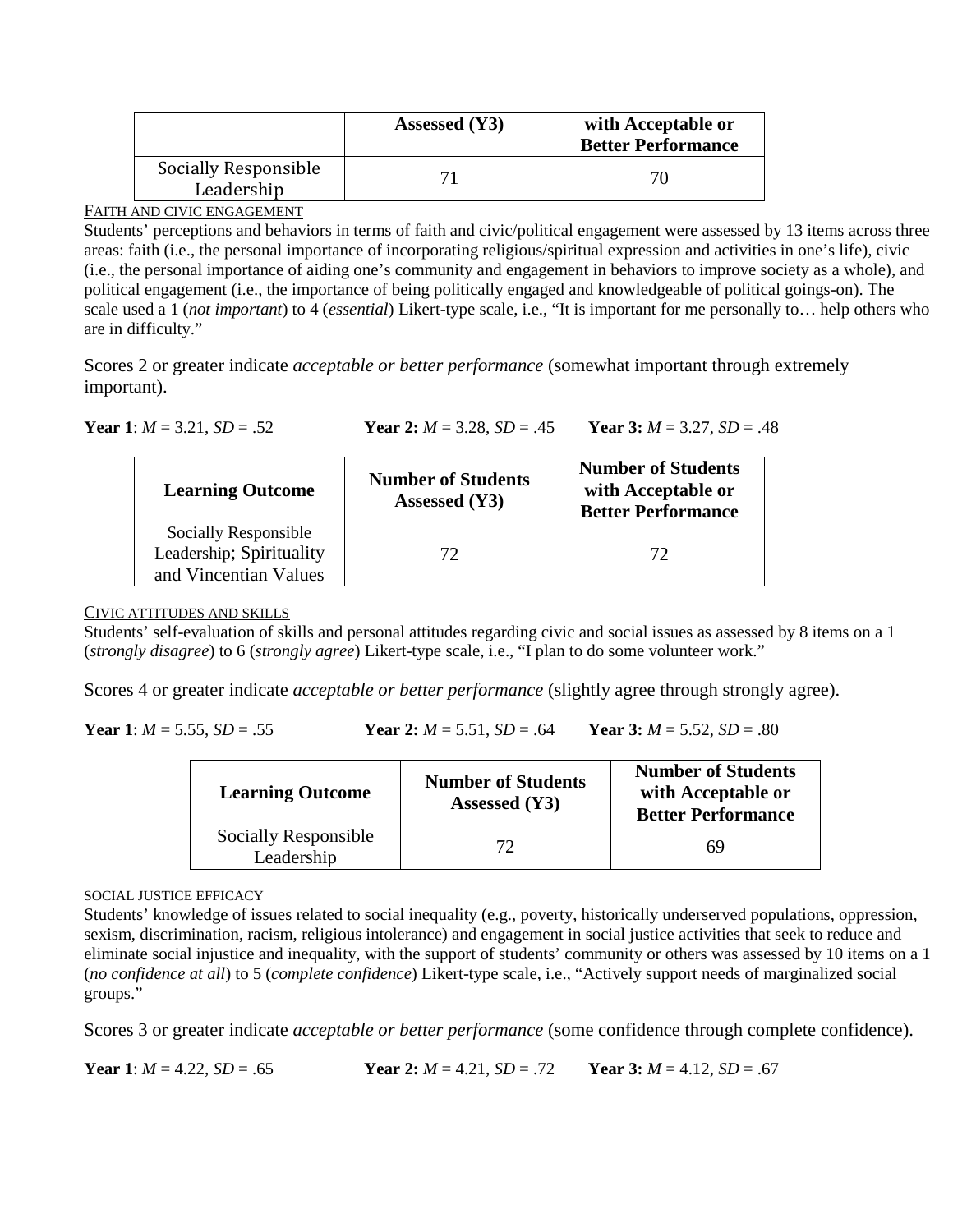| <b>Learning Outcome</b>            | <b>Number of Students</b><br>Assessed (Y3) | <b>Number of Students</b><br>with Acceptable or<br><b>Better Performance</b> |
|------------------------------------|--------------------------------------------|------------------------------------------------------------------------------|
| Socially Responsible<br>Leadership |                                            | 68                                                                           |

AWARENESS OF OUTGROUP STRUCTURAL DISADVANTAGE (EMPATHIC AWARENESS)

Students' empathy toward people of racial and ethnic backgrounds different from his/her own was assessed by 4 items on a 1 (*strongly disagree*) to 6 (*strongly agree*) Likert-type scale, i.e., "I can see how other racial or ethnic groups are systematically in our society."

Scores 4 or greater indicate *acceptable or better performance* (slightly agree through strongly agree).

**Year 1:** *M* = 5.68, *SD* = .54 **Year 2:** *M* = 5.78, *SD* = .55 **Year 3:** *M* = 5.85, *SD* = .37

| <b>Learning Outcome</b>            | <b>Number of Students</b><br>Assessed (Y3) | <b>Number of Students</b><br>with Acceptable or<br><b>Better Performance</b> |
|------------------------------------|--------------------------------------------|------------------------------------------------------------------------------|
| Socially Responsible<br>Leadership | 72.                                        | 72                                                                           |

#### COMMITMENT TO SOCIAL JUSTICE

Students' social justice commitment was assessed by 4 items on a 1 (*strongly disagree*) to 6 (*strongly agree*) Likert-type scale, i.e., "In the future, I intend to engage in social justice activities."

Scores 4 or greater indicate *acceptable or better performance* (slightly agree through strongly agree).

**Year 1:** *M* = 5.35, *SD* = .87 **Year 2:** *M* = 5.54, *SD* = .67 **Year 3:** *M* = 5.42, *SD* = .81

| <b>Learning Outcome</b>            | <b>Number of Students</b><br>Assessed (Y3) | <b>Number of Students</b><br>with Acceptable or<br><b>Better Performance</b> |
|------------------------------------|--------------------------------------------|------------------------------------------------------------------------------|
| Socially Responsible<br>Leadership |                                            | 67                                                                           |

INTERFAITH

Students' interfaith interest, commitment, and understanding was assessed by 5 items on a 1 (*strongly disagree*) to 6 (*strongly agree*) Likert-type scale, i.e., "I have respect for other faith traditions."

Scores 4 or greater indicate *acceptable or better performance* (slightly agree through strongly agree).

Year 1: 
$$
M = 5.35
$$
,  $SD = .81$  Year 2

Year 1: 
$$
M = 5.35
$$
,  $SD = .81$   
Year 2:  $M = 5.57$ ,  $SD = .51$   
Year 3:  $M = 5.50$ ,  $SD = .60$ 

• Overall significant increase between year 1 and year 2

| <b>Learning Outcome</b> | <b>Number of Students</b><br>Assessed (Y3) | <b>Number of Students</b><br>with Acceptable or<br><b>Better Performance</b> |
|-------------------------|--------------------------------------------|------------------------------------------------------------------------------|
|-------------------------|--------------------------------------------|------------------------------------------------------------------------------|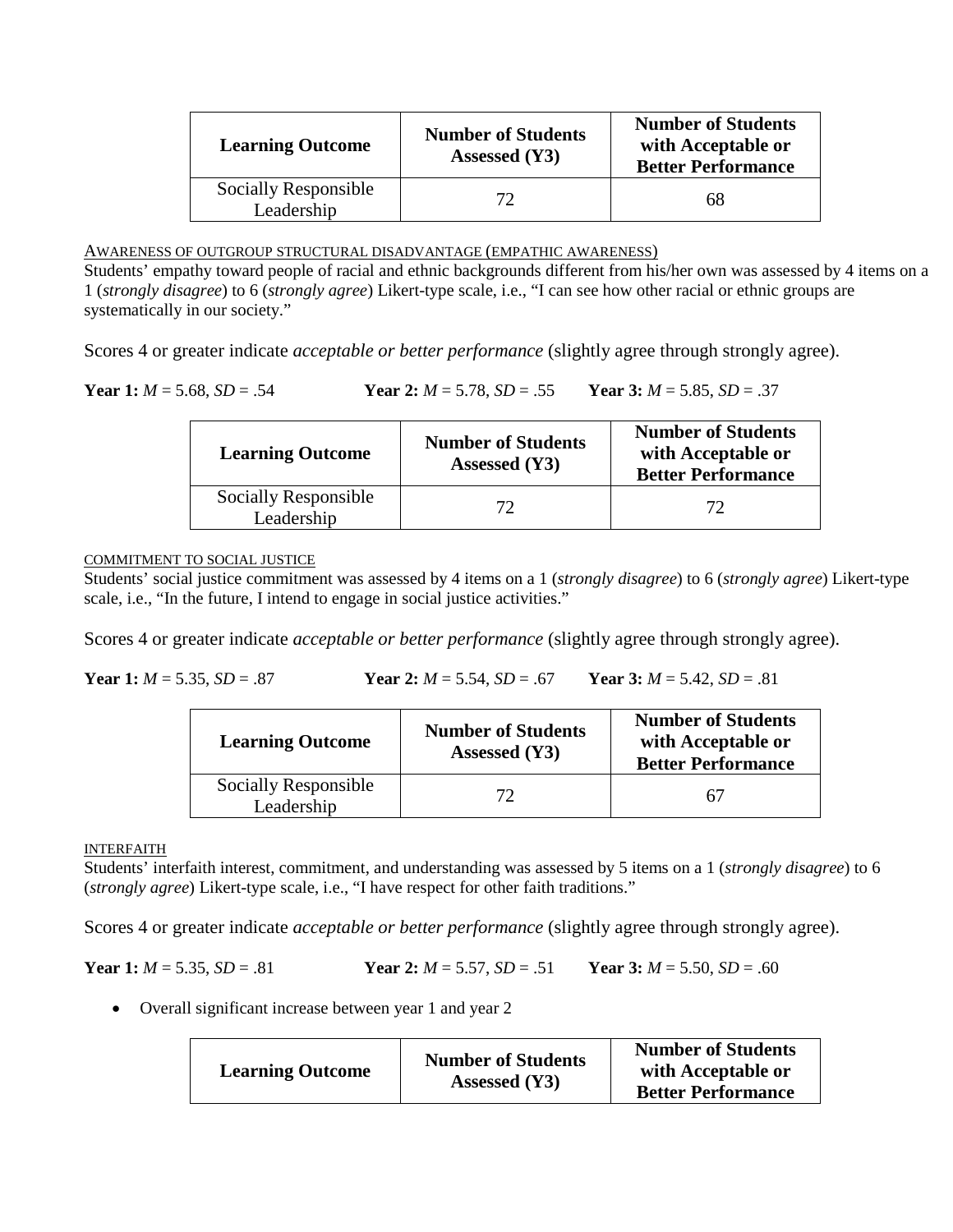| Interpersonal and<br>Intrapersonal<br>Development; Spirituality |  |
|-----------------------------------------------------------------|--|
| and Vincentian Values                                           |  |

#### SENSE OF PEACE AND BEING CENTERED: SPIRITUAL EQUANIMITY

The extent to which students feel at peace or centered, able to find meaning in times of hardship, see each day as a gift, and feel good about the direction of his/her life was assessed by 5 items. Two items were on a 1 (not at all) to 3 (frequently) Likert-type scale, i.e., "During the last year, how often have you…been able to find meaning in times of hardship." Three items were on a 1 (not at all) to 3 (a great extent) Likert-type scale, i.e., "Please indicate the extent to which each of the following describes you: Feeling good about the direction to which my life is headed."

Scores 2 or greater indicate *acceptable or better performance* (occasionally/to some extent through frequently/ a great extent).

**Year 1:**  $M = 2.67$ ,  $SD = .30$  **Year 2:**  $M = 2.60$ ,  $SD = .33$  **Year 3:**  $M = 2.53$ ,  $SD = .35$ 

| <b>Learning Outcome</b>                                                                  | <b>Number of Students</b><br>Assessed (Y3) | <b>Number of Students</b><br>with Acceptable or<br><b>Better Performance</b> |
|------------------------------------------------------------------------------------------|--------------------------------------------|------------------------------------------------------------------------------|
| Interpersonal and<br>Intrapersonal<br>Development; Spirituality<br>and Vincentian Values | 72.                                        | 68                                                                           |

SENSE OF CONNECTION: UNIFYING CONNECTEDNESS

Students' unifying connectedness to others across our global community was assessed by 9 items on a 1 (*strongly disagree*) to 6 (*strongly agree*) Likert-type scale, i.e., "I feel a part of the community in which I live."

Scores 4 or greater indicate *acceptable or better performance* (slightly agree through strongly agree).

**Year 1:**  $M = 5.43$ ,  $SD = .62$  **Year 2:**  $M = 5.40$ ,  $SD = .51$  **Year 3:**  $M = 5.37$ ,  $SD = .61$ 

| <b>Learning Outcome</b>                                                                  | <b>Number of Students</b><br>Assessed (Y3) | <b>Number of Students</b><br>with Acceptable or<br><b>Better Performance</b> |  |  |
|------------------------------------------------------------------------------------------|--------------------------------------------|------------------------------------------------------------------------------|--|--|
| Interpersonal and<br>Intrapersonal<br>Development; Spirituality<br>and Vincentian Values | 72.                                        | 70                                                                           |  |  |

#### CAPACITY FOR REFLECTION

Students' capacity for reflection was assessed by 4 items on a 1 (*strongly disagree*) to 6 (*strongly agree*) Likert-type scale, i.e., "I connect my VIA service/advocacy work with in–class experiences."

Scores 4 or greater indicate *acceptable or better performance* (slightly agree through strongly agree).

**Year 1:**  $M = 5.14$ ,  $SD = .92$  **Year 2:**  $M = 5.38$ ,  $SD = .66$  **Year 3:**  $M = 5.39$ ,  $SD = .63$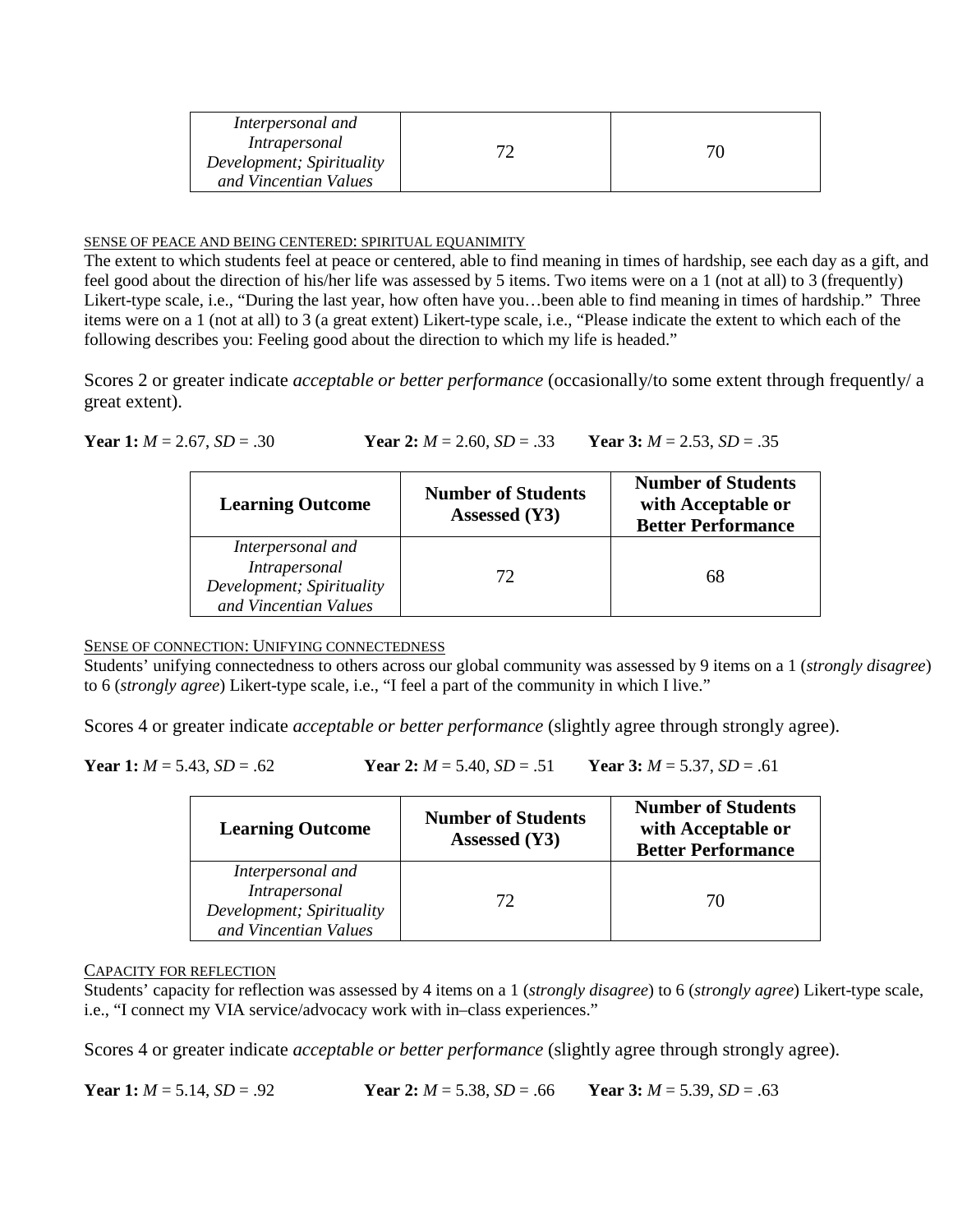• Overall significant increase between year 1 and year 2

| <b>Learning Outcome</b>                                                                  | <b>Number of Students</b><br>Assessed (Y3) | <b>Number of Students</b><br>with Acceptable or<br><b>Better Performance</b> |
|------------------------------------------------------------------------------------------|--------------------------------------------|------------------------------------------------------------------------------|
| Interpersonal and<br>Intrapersonal<br>Development; Spirituality<br>and Vincentian Values | 72.                                        | 69                                                                           |

#### CONNECTION TO VINCENTIAN LEGACY

Students' connection to Vincentian legacy through their involvement with VIA was assessed by 5 items on a 1 (*strongly disagree*) to 6 (*strongly agree*) Likert-type scale, i.e., "Involvement in VIA has exposed me to the ways in which the Vincentian legacy exists today."

Scores 4 or greater indicate *acceptable or better performance* (slightly agree through strongly agree).

**Year 1:** *M* = 5.31, *SD* = .83 **Year 2:** *M* = 5.36, *SD* = .82 **Year 3:** *M* = 5.34, *SD* = .71

| <b>Learning Outcome</b>                      | <b>Number of Students</b><br>Assessed (Y3) | <b>Number of Students</b><br>with Acceptable or<br><b>Better Performance</b> |  |  |
|----------------------------------------------|--------------------------------------------|------------------------------------------------------------------------------|--|--|
| Spirituality and Vincentian<br><i>Values</i> |                                            | 67                                                                           |  |  |

#### RECOGNITION OF DIGNITY

Students' recognition of dignity as supported through experience with Vincentian in Action (VIA) programming was assessed by 5 items on a 1 (*strongly disagree*) to 6 (*strongly agree*) Likert-type scale, i.e., "My belief that everyone possess human dignity has been strengthened through experiences in VIA."

Scores 4 or greater indicate *acceptable or better performance* (slightly agree through strongly agree).

**Year 1:**  $M = 5.54$ ,  $SD = .70$  **Year 2:**  $M = 5.59$ ,  $SD = .63$  **Year 3:**  $M = 5.69$ ,  $SD = .48$ 

| <b>Learning Outcome</b>                                                                         | <b>Number of Students</b><br>Assessed (Y3) | <b>Number of Students</b><br>with Acceptable or<br><b>Better Performance</b> |  |  |  |
|-------------------------------------------------------------------------------------------------|--------------------------------------------|------------------------------------------------------------------------------|--|--|--|
| Interpersonal and<br><b>Intrapersonal</b><br>Development; Spirituality<br>and Vincentian Values | 72.                                        | 72                                                                           |  |  |  |

### IMPACT OF VIA ON OTHER AREAS OF STUDENTS' LIFE

The positive impact of VIA on students' lives was assessed by 7 items on a 1 (*strongly disagree*) to 6 (*strongly agree*) Likert-type scale, i.e*., "Compared to other experiences, VIA has made a positive impact on your… appreciation of the value of community."*

Scores 4 or greater indicate *acceptable or better performance* (slightly agree through strongly agree).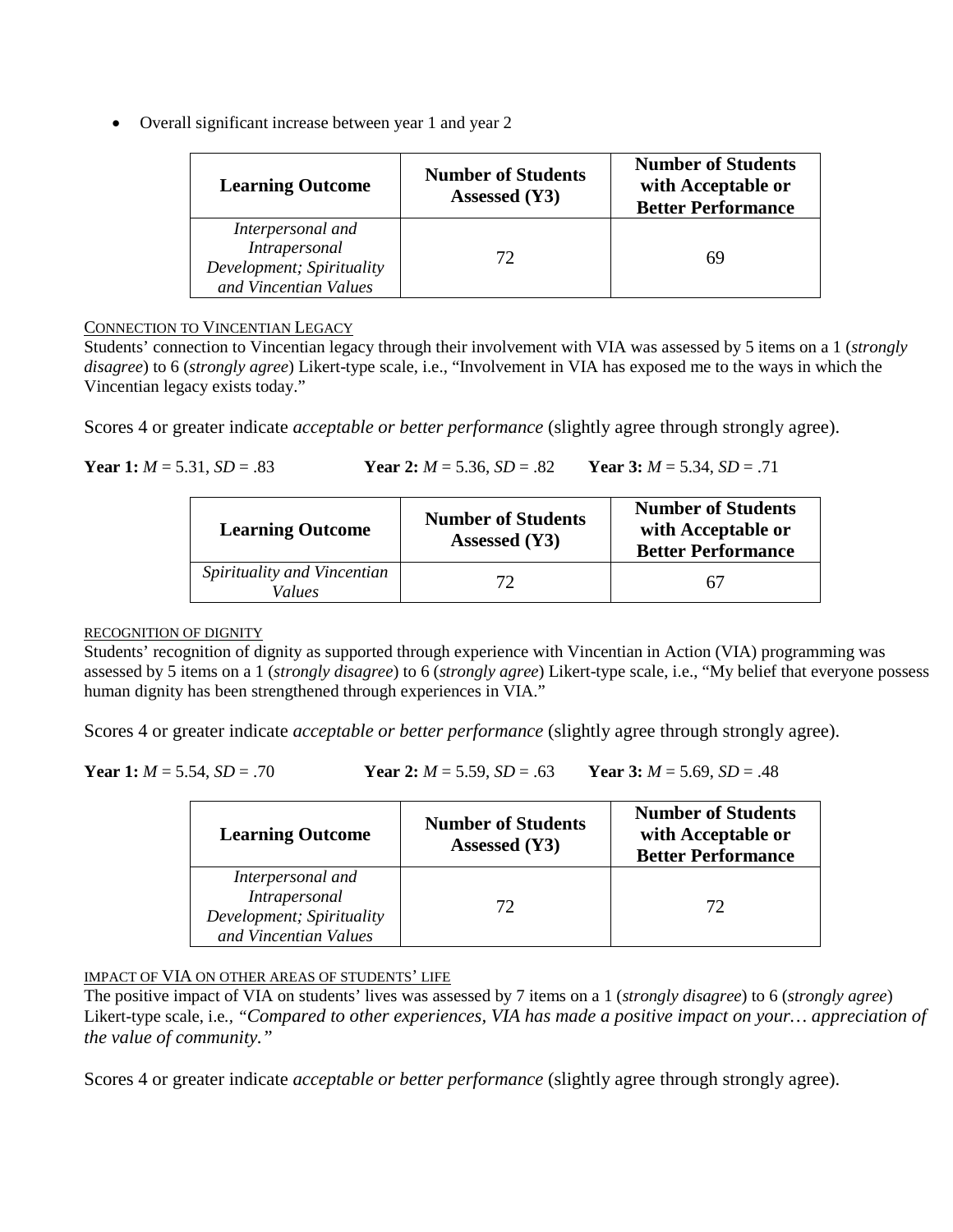**Year 1:**  $M = 5.31$ ,  $SD = .84$  **Year 2:**  $M = 5.31$ ,  $SD = .61$  **Year 3:**  $M = 5.51$ ,  $SD = .64$ 

| <b>Learning Outcome</b>                                                                         | <b>Number of Students</b><br>Assessed (Y3) | <b>Number of Students</b><br>with Acceptable or<br><b>Better Performance</b> |  |  |  |
|-------------------------------------------------------------------------------------------------|--------------------------------------------|------------------------------------------------------------------------------|--|--|--|
| Interpersonal and<br><b>Intrapersonal</b><br>Development; Spirituality<br>and Vincentian Values | 72                                         | 69                                                                           |  |  |  |

#### SENSE OF COMMUNITY

The extent to which students' perceive that their VIA engagement helps connect and create a sense of community on DePaul's campus and with the greater Chicago community was assessed by 4 items on a 1 (*strongly disagree*) to 6 (*strongly agree*) Likert-type scale, i.e., "VIA has made me feel connected to the mission of DePaul."

Scores 4 or greater indicate *acceptable or better performance* (slightly agree through strongly agree).

**Year 1:**  $M = 5.31$ ,  $SD = .82$  *(items created in year 3)* 

| <b>Learning Outcome</b>                                                                         | <b>Number of Students</b><br>Assessed (Y3) | <b>Number of Students</b><br>with Acceptable or<br><b>Better Performance</b> |
|-------------------------------------------------------------------------------------------------|--------------------------------------------|------------------------------------------------------------------------------|
| Interpersonal and<br><b>Intrapersonal</b><br>Development; Spirituality<br>and Vincentian Values | 72                                         | 67                                                                           |

#### *Qualitative Data from Survey:*

Multiple themes emerged from the open-ended questions at the end of the survey. Those themes are discussed in greater detail below.

#### **How do you believe your VIA engagement translates into life after DePaul?**

Students reported engaging in intentional reflection and using listening skills they learned and lived through their VIA experience in their everyday life.

*"It has certainly opened my mind to dialogue, to ways of being, to ways of seeing people. My entire awareness of how I treat others, and how those close to me treat others, has been heightened due to VIA."*

Students noted a change in their worldview through their VIA engagement that they believed would after DePaul translate into generally seeing the humanity in all others, and impact their day-to-day way of life and interactions with others.

*"My VIA engagement has taught me to see with my heart and mind rather than with just my eyes. In my life after DePaul, I believe I will always place importance on understanding and dialoguing with others in an authentic and intentional way."*

*"I think I will see the world differently. I can be open to going deeper with people even at work and make my work not just about me but others."*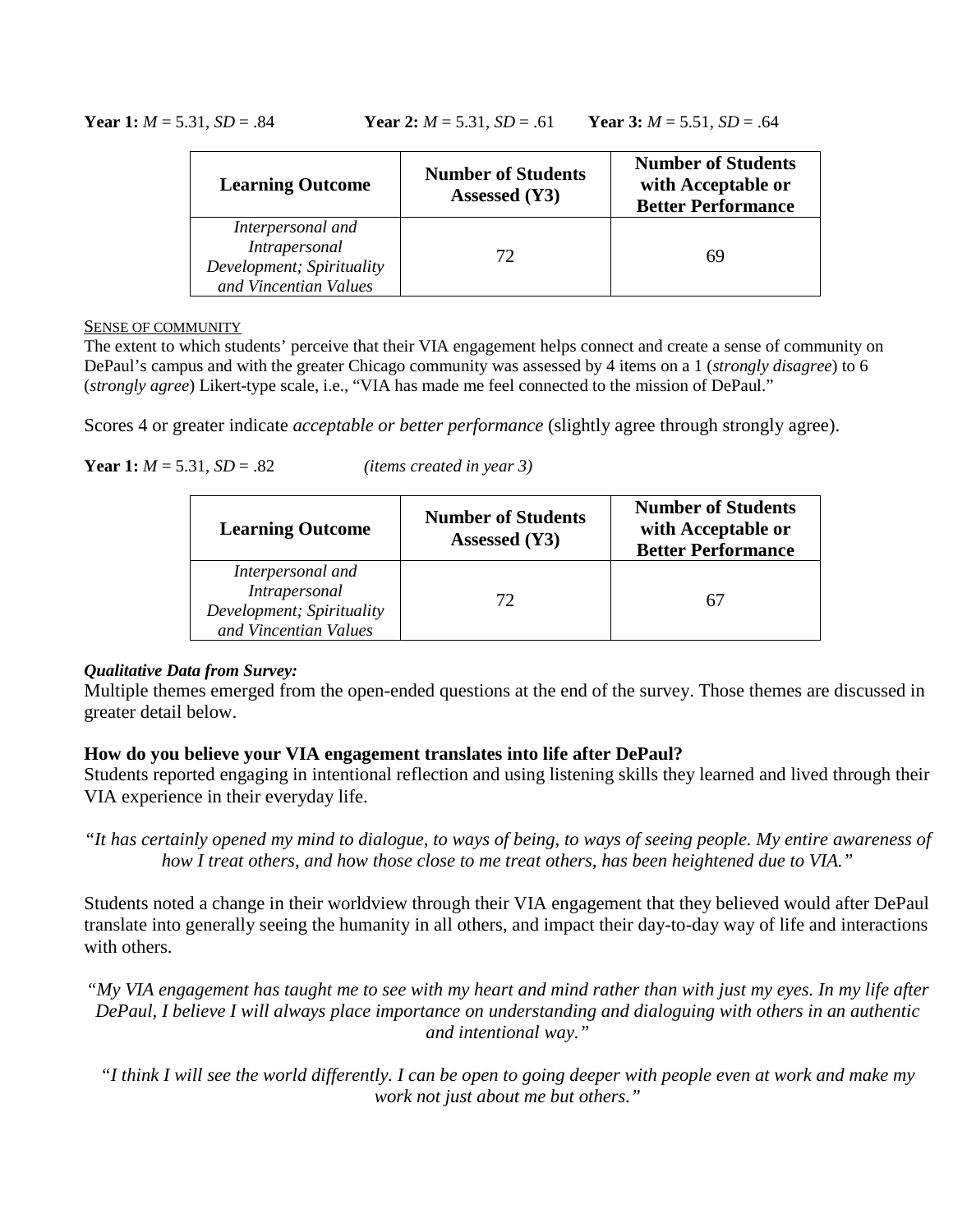Lastly, students noted that their VIA experience impacted their *vocare*, or sense of purpose, instilling a sense of service and influencing their civic engagement after DePaul. This also included the impact of their VIA engagement on their future work, potential career trajectory, and post-undergraduate experiences.

*"It significantly influences the work that I want to do post-grad."*

*"VIA essentially is my life. It has influenced the total trajectory of it and I cannot imagine living without the values/knowledge gained here."*

**How has, if at all, your experience with any VIA activities impacted your sense of belonging at DePaul?** Students discussed how their involvement with VIA impacted their sense of belonging at DePaul ultimately helping their academic persistence.

In addition, students reported the importance of their sense of community with VIA, identifying the VIA community as their *first home* and their main connection to the greater DePaul community. Specifically, some students noted that they felt VIA was the only place at DePaul that they experienced a sense of community.

**Some students may lose motivation in their studies (e.g. feeling overwhelmed, relationship, financial or family stressors, etc.), which impacts their progress, or they may even consider dropping out. Has any part of your VIA experience positively influenced your academic progress or helped influence your decision to continue in your studies?**

Overly, students overwhelming indicated that all or part of their VIA experience positively influenced their academic progress, or helped influence their decision to continue in their studies. Only 4 students disagreed or indicated the question did not apply to them, and 3 students only somewhat agreed. One student indicated the question did not apply to them.

Specifically, students reported that engagement in VIA helped positively impact their overall academic performance and academic engagement.

*"It has changed the way I choose classes and has influenced what/how I engage in scholarship."*

Similarly, students noted that their VIA experience helped to influence their specific class selection as well as post college career decisions.

*"I believe that it has shaped my academic progress in that I now have a desire to attend conferences or speeches pertaining to social justice (…)"*

Notably, students reported that their involvement with VIA helped to serve as a support and motivator during emotionally trying times to persevere academically.

*"It has pushed me to do my best and in times of struggles to persevere through."*

*"The people of VIA always helped me stay grounded and realize that I can overcome different academic struggles."*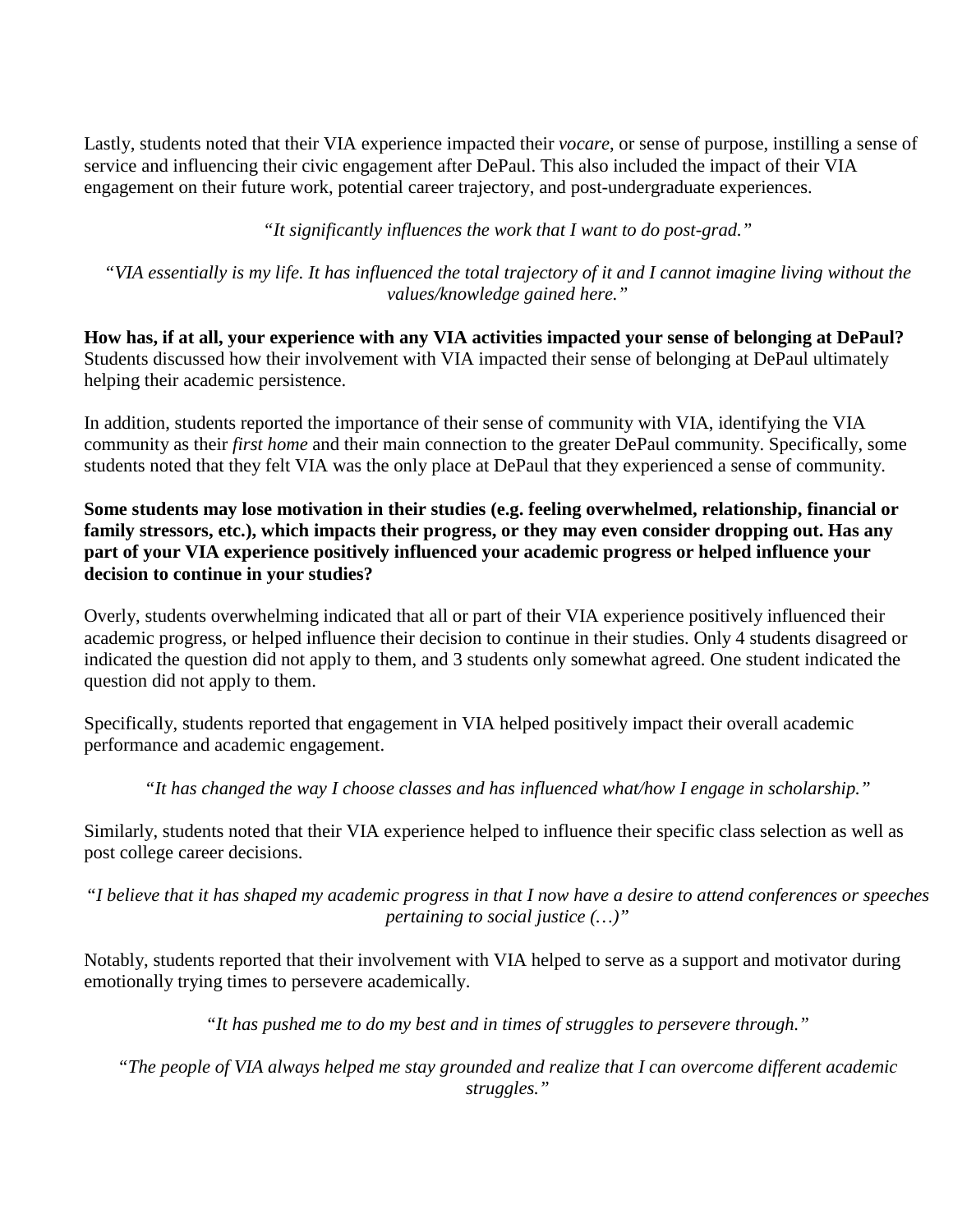This even extended to helping prevent students from dropping out or leaving DePaul.

*"The community here influenced me to not transfer out of DePaul."*

# **Has your VIA experience helped you cope with any significant life stressors?**

Overwhelming, students agreed that their VIA experience has helped them cope with significant life stressors. These life stressors ranged deaths of close families members, homesickness, anxiety and other serious mental illnesses, and addiction, interpersonal issues. Only 9 students indicated that their VIA experience did not necessarily help them cope with any significant life stressors.

*"Yes! It kept me from switching schools and fixed my homesickness (…)."*

A number of other students also indicated that their experience with VIA helped them explore spiritual fulfillment and balance in their lives.

*"Yes, during a particularly hard time, I found spiritual fulfillment though an interfaith ceremony."*

*"It has motivated me spiritually, which gives me peace and balance."*

# **VI. Discussion & Interpretation of Results**

*Quantitative data: Important key findings* 

- Students reported acceptable or better performances across all assessment areas including:
	- o Students' attitudes toward an asset based community development perceptive
	- o Students' perceptions and behaviors in terms of faith and civic/political engagement
	- o Students' self-evaluation of skills and personal attitudes regarding civic and social issues
	- o Students' knowledge of issues related to social inequality (e.g., poverty, historically underserved populations, oppression, sexism, discrimination, racism, religious intolerance) and engagement in social justice activities that seek to reduce and eliminate social injustice and inequality, with the support of students' community or others
	- o Students' empathy toward people of racial and ethnic backgrounds different from his/her own
	- o Students' social justice commitment
	- o Students' interfaith interest, commitment, and understanding
	- The extent to which students feel at peace or centered, able to find meaning in times of hardship, see each day as a gift, and feel good about the direction of his/her life
	- o Students' unifying connectedness to others across our global community
	- o Students' capacity for reflection
	- o Students' connection to Vincentian legacy through their involvement with VIA
	- Students' recognition of dignity as supported through experience with Vincentian in Action (VIA) programming
	- o The positive impact of VIA on students' lives
	- o The extent to which students' perceive that their VIA engagement helps connect and create a sense of community on DePaul's campus and with the greater Chicago community
- Though we were unable to assess change over time across the various domains, overall scores for students remained consistently high across all three years of the longitudinal assessment.

*Qualitative data: Important key findings*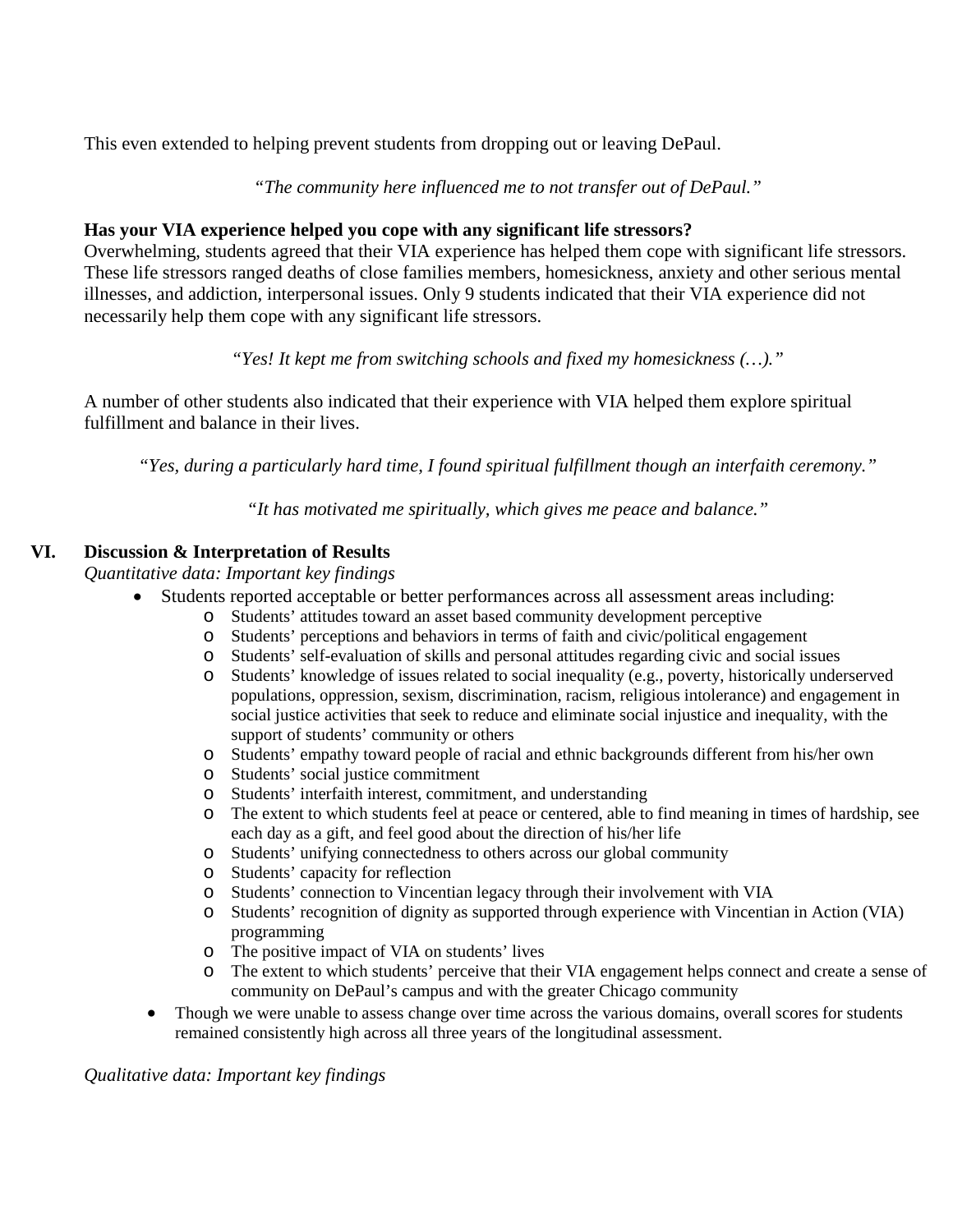- Students shared many ways in which they believed their VIA experience would translate into life after DePaul, including through valuing and engaging in intentional reflection, as well as through an overall change in their worldview and the way they interact with others.
- Students also expressed that their experience with VIA has impacted an overall sense of service and purpose, impacting not only their course selection, but post-undergraduate engagement and career decisions.
- Students also discussed how their involvement with VIA impacted their sense of belonging at DePaul ultimately helping their academic persistence. Many students highlighted the fact that they felt VIA was the only place on campus they felt a strong sense of community and connection to the DePaul community.
- Students overwhelming indicated that all or part of their VIA experience positively influenced their academic progress and engagement, or helped influence their decision to continue in their studies.
- Overwhelming, students agreed that their VIA experience has helped them cope with significant life stressors. These life stressors ranged deaths of close families members, homesickness, anxiety and other serious mental illnesses, and addiction, interpersonal issues.
- In addition, students expressed their experience with VIA has helped them find spiritual fulfillment and balance crucial for coping with life stressors.

Overall, although we were disappointed that there were not enough students to conduct matched comparisons, we were very excited about the depth and quality of the qualitative responses from this year's survey. The themes that emerged from students are very helpful to reaffirm that the Vincentian Community Service Office's programming is meeting its divisional and departmental goals and having a significant impact on students and their overall experience at DePaul.

We acknowledge that due to the limited number of students who completed the survey across multiple years, that we are unable to answer the question if student outcomes changed over time, but rather can examine overall the percentage of students who are reporting acceptable or better scores across a wide range of student outcomes of interest.

# **VII. Recommendations and Plans for Action**

While this assessment project tells us that engaged student leaders in VCSO programming find affinity, a sense of belonging, and a safe space community for meaning-making and spiritual growth, we need to continue this Vincentian formation in a way that ensures we do not stagnate and broadens our engagement. This project highlights VCSO work to support students' resilience, well-being, and academic persistence by reinforcing holistic strategies to pastoral and programmatic engagement.

As this data is part of a longitudinal evaluation project in collaboration with the Department of Psychology, it serves as a good "check point" at year three of the multi-year study. Based on the results of this assessment project, results will be disseminated to other department members and shared with student leaders. The results of this assessment report will also serve as a foundation for beginning further data analysis for presentation at relevant conferences, or publication in peer reviewed research journals. This process will begin this summer in collaboration with the Psychology Department (Rachael Suffrin) as well as potentially the past VCSO assessment coordinator.

We have learned some important things this year that have helped to improve this project for future years. First, the edits to the instructions of the re-creation of students' unique ID code helped to minimize student errors.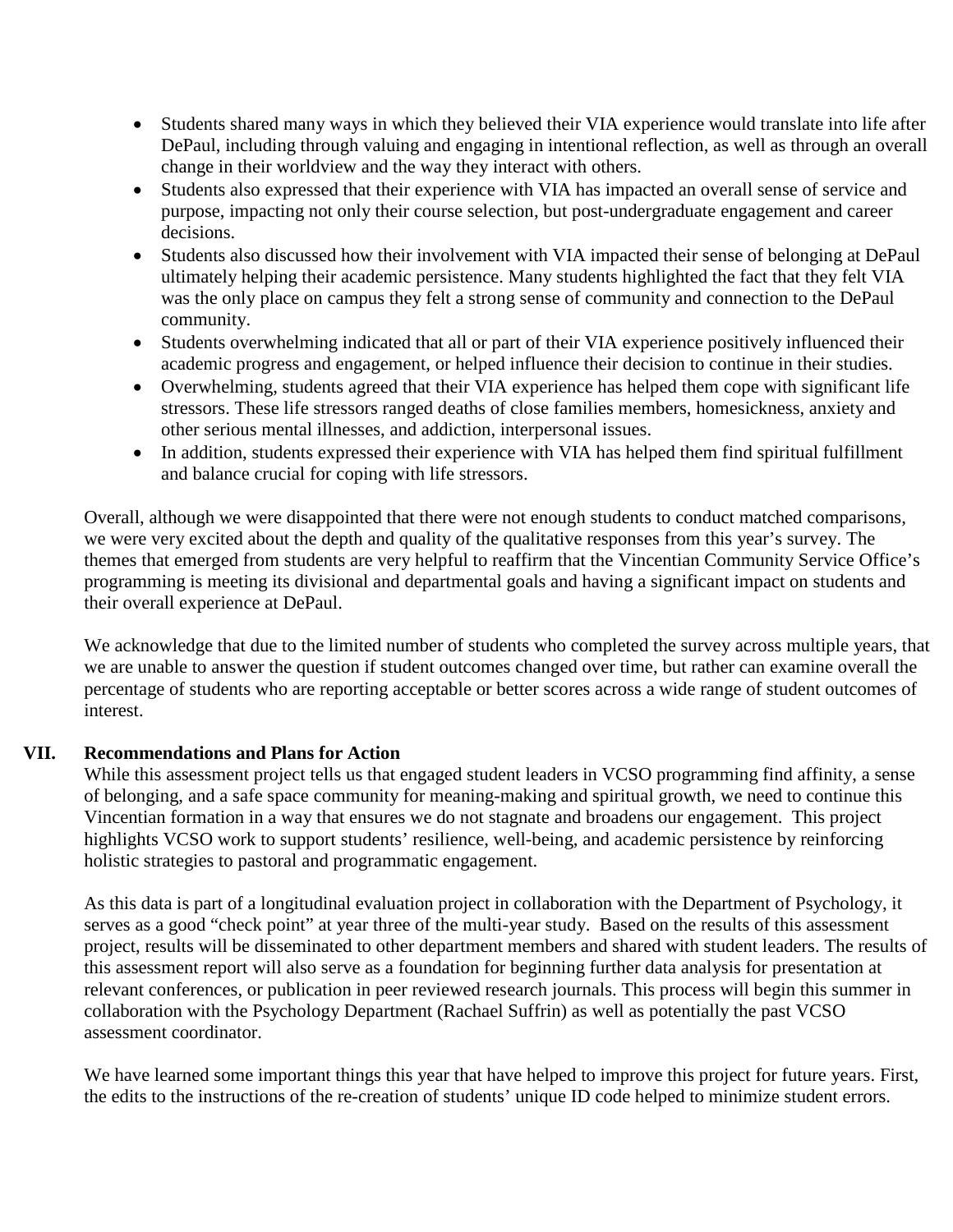Though to note, as we had the year prior, this year we again ran into the problem of not enough students who completed the survey across two years to complete more complex data analyses and conduct matched comparisons to better assess a change in students over time after participation in VCSO programming. Therefore, it is recommended for future years in the survey to extend a survey invitation to all students who participate in VCSO programming, and not just student leaders, to increase the overall sample size. This will ideally increase the overall number of students who participate in VCSO programming and in the longitudinal survey across multiple years.

To increase the response rate next year, we will integrate a strategy of e-mailing the VIA survey to students who are absent from the end-of-year VIA meetings when the survey due to study abroad, early graduation, and completed programmatic responsibilities in autumn and winter quarters.

Next year, we may also consider as our specific assessment project of the year to focus on recruitment of recent alumni for the longitudinal survey. This additional focus area may also help with the ability to conduct matched comparisons to better assess changes in student outcomes over time.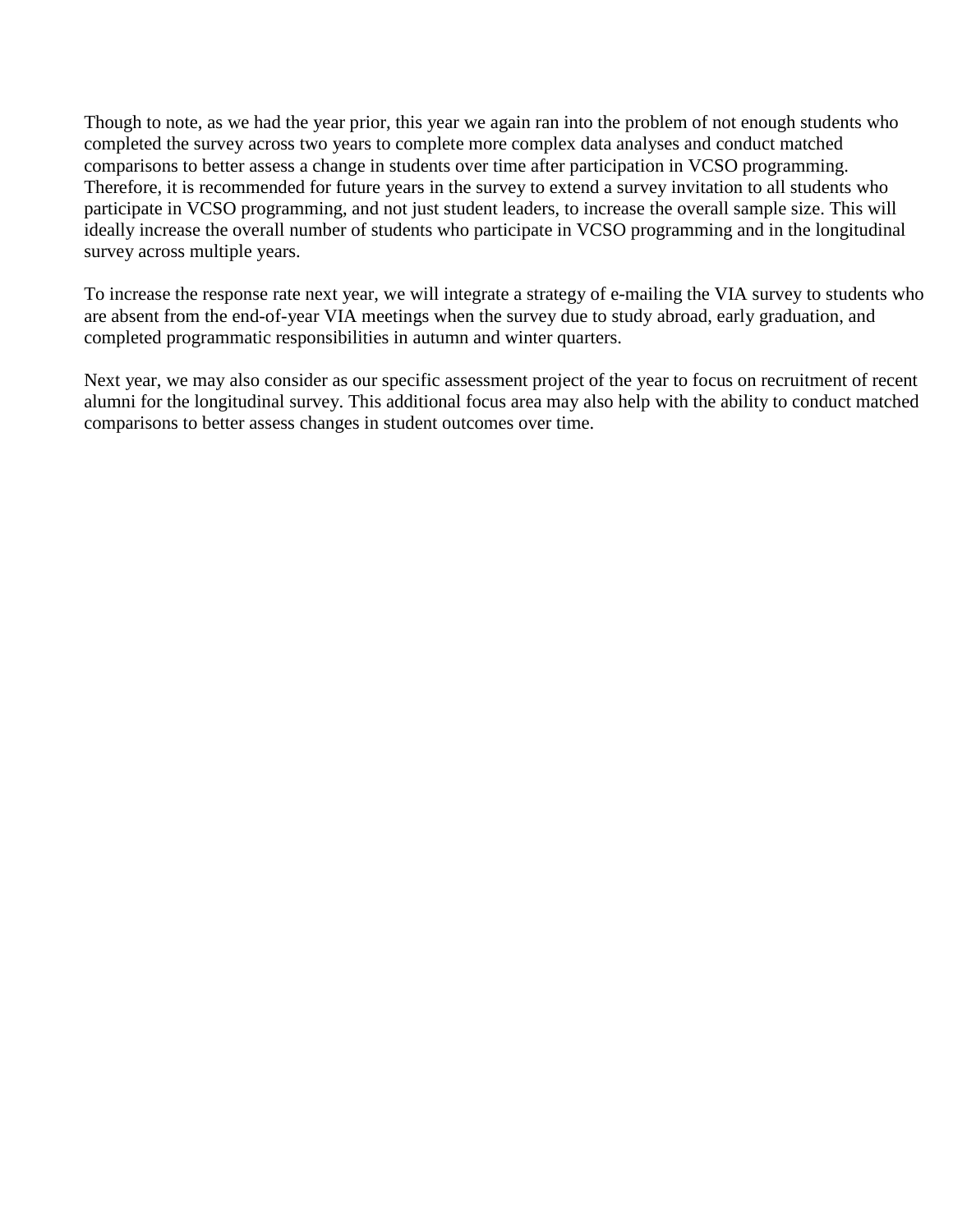*Appendix*

### **Items by Assessment Area**

#### ATTITUDES TOWARD ASSET BASED COMMUNITY DEVELOPMENT

#### Items

- 1. Communities are strengthened when organizations encourage and support diversity.
- 2. Marginalized groups (e.g., welfare recipients, elders, youth, racial/ethnic minorities, etc.) are contributing citizens to their community.
- 3. It is important to engage voluntary networks of associations (e.g., faith based, health groups, school groups, block clubs, etc.) in community betterment projects.
- 4. Local institutions (e.g., schools, libraries, parks, service agencies, businesses, hospitals, etc.) have important resources (e.g., personnel, space, expertise, equipment, economic power, etc.) that can be an asset to a community.
- 5. Communities have valuable physical assets (e.g., gardens, parks, bike paths, housing, streets, playgrounds, parking lots, etc.).
- 6. Communities have organizations that have some economic power.
- 7. I have come to know community partners as educators and/or wisdom figures.
- 8. Communities have strengths and assets.

#### FAITH AND CIVIC ENGAGEMENT

#### Items

- 1. Help others who are in difficulty.
- 2. Participate in a community action plan.
- 3. Influence social values.
- 4. Develop a meaningful philosophy of life.
- 5. Help promote racial understanding.
- 6. Become a community leader.
- 7. Become involved in programs to clean up the environment.
- 8. To pray.
- 9. Integrate spirituality into your life.
- 10. To feel free to discuss the influence of faith for political choices.
- 11. To feel free to discuss the influence of faith and spirituality for life choices.
- 12. Influence the political structure.
- 13**.** Keep up to date with political affairs.

#### CIVIC ATTITUDES AND SKILLS

#### Items

- 1. I plan to do some volunteer work.
- 2. I plan to become involved in my community.
- 3. I plan to participate in a community action program.
- 4. I plan to become an active member of my community.
- 5. In the future, I plan to participate in a community based organization.
- 6. I plan to help others who are in difficulty.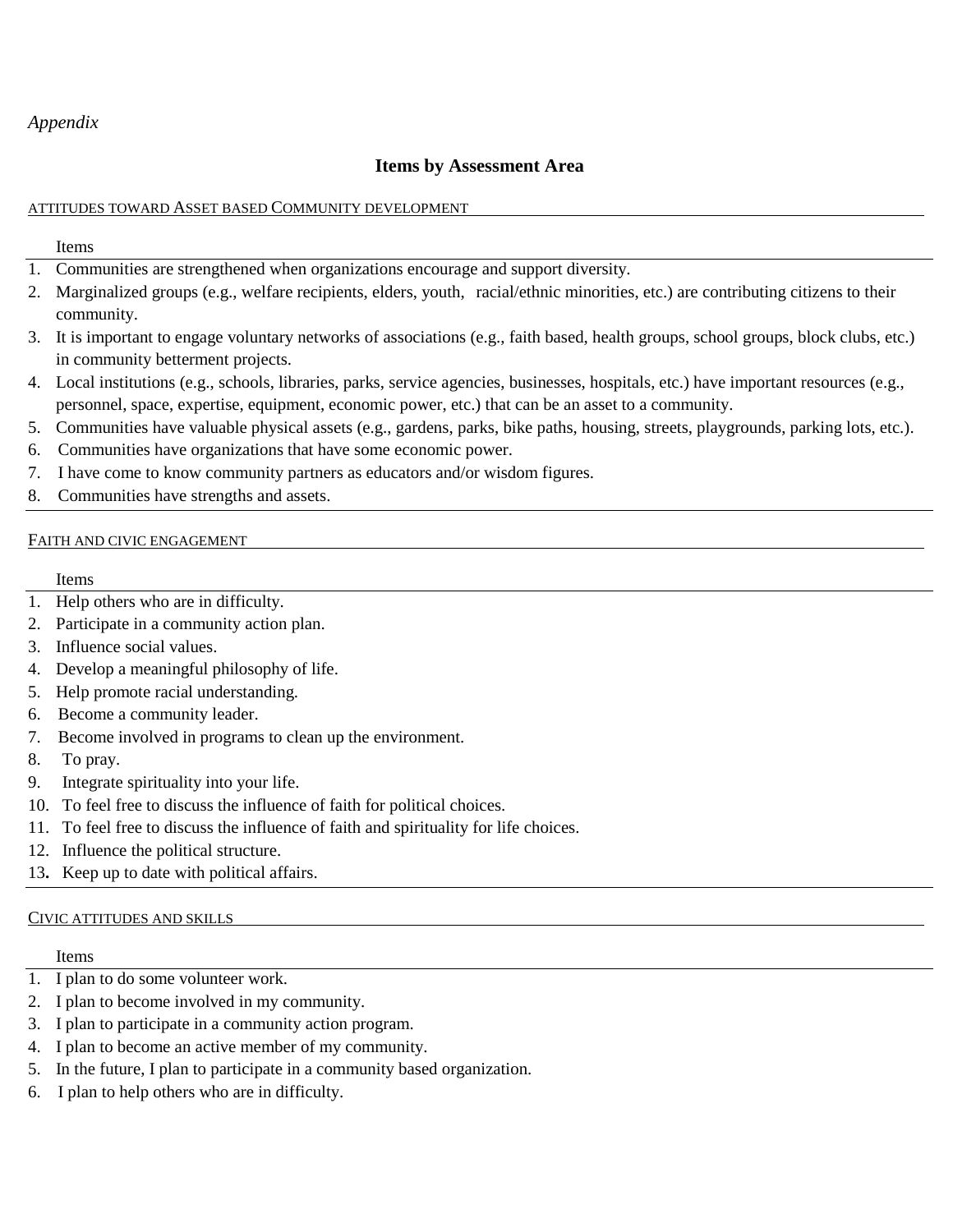- 7. I am committed to making a positive difference.
- 8. I plan to become involved in programs to help clean up the environment.

#### SOCIAL JUSTICE EFFICACY

#### Items

- 1. Respond to social injustice (e.g., discrimination, racism, religious intolerance, etc.) with nonviolent actions.
- 2. Actively support needs of marginalized social groups.
- 3. Raise others' awareness of the oppression and marginalization of minority groups.
- 4. Confront others that speak disparagingly about members of underprivileged groups.
- 5. Convince others as to the importance of social justice.
- 6. Identify the unique social, economic, political and/or cultural needs of a marginalized group in your own community.
- 7. Advocate for social justice by becoming involved in local government.
- 8. Discuss issues related to racism, classism, sexism, heterosexism, and ableism with your friends.
- 9. Challenge an individual who displays racial, ethnic, and/or religious intolerance.

10. Raise awareness of social issues (e.g., inequality, discrimination, etc.) by engaging in political discourses or debates.

#### AWARENESS OF OUTGROUP STRUCTURAL DISADVANTAGE (EMPATHIC AWARENESS)

#### Items

- 1. I am aware of how society differentially treats racial or ethnic groups other than my own.
- 2. I recognize that the media often portrays people based on racial or ethnic stereotypes.
- 3. I can see how other racial or ethnic groups are systematically oppressed in our society.
- 4. I am aware of institutional barriers (e.g., restricted opportunities for job promotion) that discriminate against racial or ethnic groups other than my own.

#### COMMITMENT TO SOCIAL JUSTICE

#### Items

- 1. In the future, I intend to engage in social justice activities.
- 2. I have a plan of action for ways I will remain or become involved in social justice activities over the next year.
- 3. I think engaging in social justice activities is a realistic goal for me.
- 4. I am fully committed to engaging in social justice activities.

#### INTERFAITH

#### Items

- 1. I have respect for different faith traditions.
- 2. I have an interest in different faith traditions.
- 3. I have knowledge of other faith traditions.
- 4. I desire to learn more about other faith traditions.
- 5. I trust people from other faith traditions.

#### SENSE OF PEACE AND BEING CENTERED: SPIRITUAL EQUANIMITY

#### Items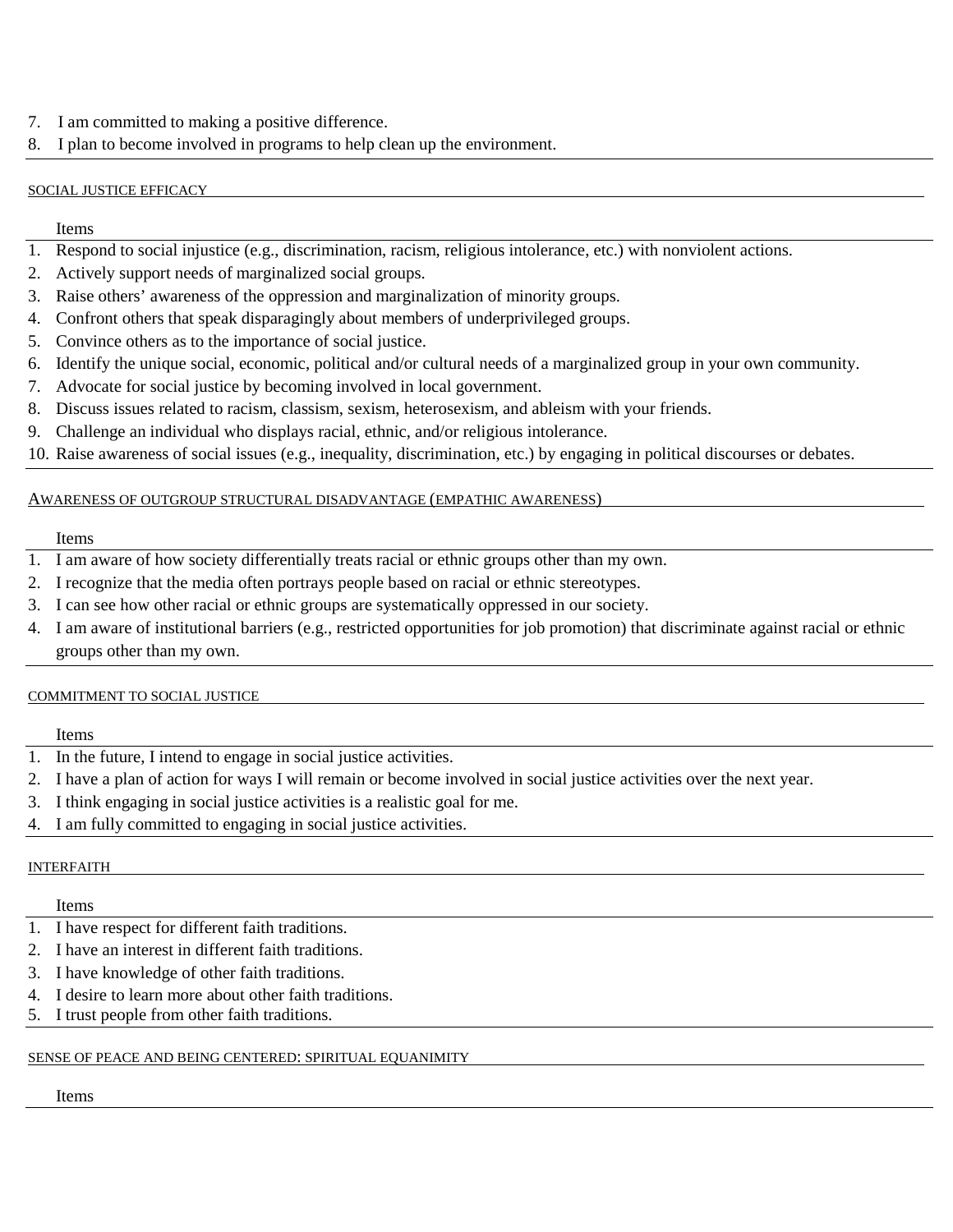- 1. Been able to find meaning in times of hardship.
- 2. Felt at peace/centered.
- 3. Feeling good about the direction in which my life is headed.
- 4. Being thankful for all that has happened to me.
- 5. Seeing each day, good or bad, as a gift.

#### SENSE OF CONNECTION: UNIFYING CONNECTEDNESS

#### Items

- 1. I have a general sense of belonging.
- 2. I am able to forgive people who have done wrong to me.
- 3. I am concerned about destruction of the environment.
- 4. I feel a kinship to other people.
- 5. I feel a connection to all of life.
- 6. I enjoy being of service to others.
- 7. I feel a responsibility to preserve the planet.
- 8. Reconciling relationships is important to me.
- 9. I feel a part of the community in which I live.

#### SENSE OF COMMUNITY

Items

- 1. VIA has made me feel connected to the mission of the DePaul.
- 2. I feel that VIA helps me feel connected to the DePaul community.
- 3. I feel that VIA helps me feel connected to the greater Chicago community.
- 4. I feel that VIA helps me feel connected to DePaul's community partner(s).

#### CAPACITY FOR REFLECTION

#### Items

- 1. I participate in reflection outside of VIA (i.e., by myself, with other people, etc.).
- 2. I connect my VIA service/advocacy work with in-class experiences.
- 3. Through VIA, I have experienced that community is an intentional space for growth.
- 4. VIA has allowed me to consider the broader social and environmental implications of my decisions and actions.

#### CONNECTION TO VINCENTIAN LEGACY

#### Items

- 1. Involvement in VIA has exposed me to the ways in which the Vincentian legacy exists today.
- 2. As a result of VIA, I can articulate the concept of "Service without reflection is just work."
- 3. Through VIA, I have learned how St. Vincent and St. Louise engaged people in transforming their time and reality.
- 4. My involvement in VIA has allowed me to connect the Vincentian legacy with my own experience.
- 5. Through VIA, I can see a connection between my life and a member of the Vincentian family (i.e. Vincent de Paul, Louise de Marillac, Frederic Ozanam, Rosalie Rendu, Elizabeth Anne Seton, and John Egan).

#### RECOGNITION OF DIGNITY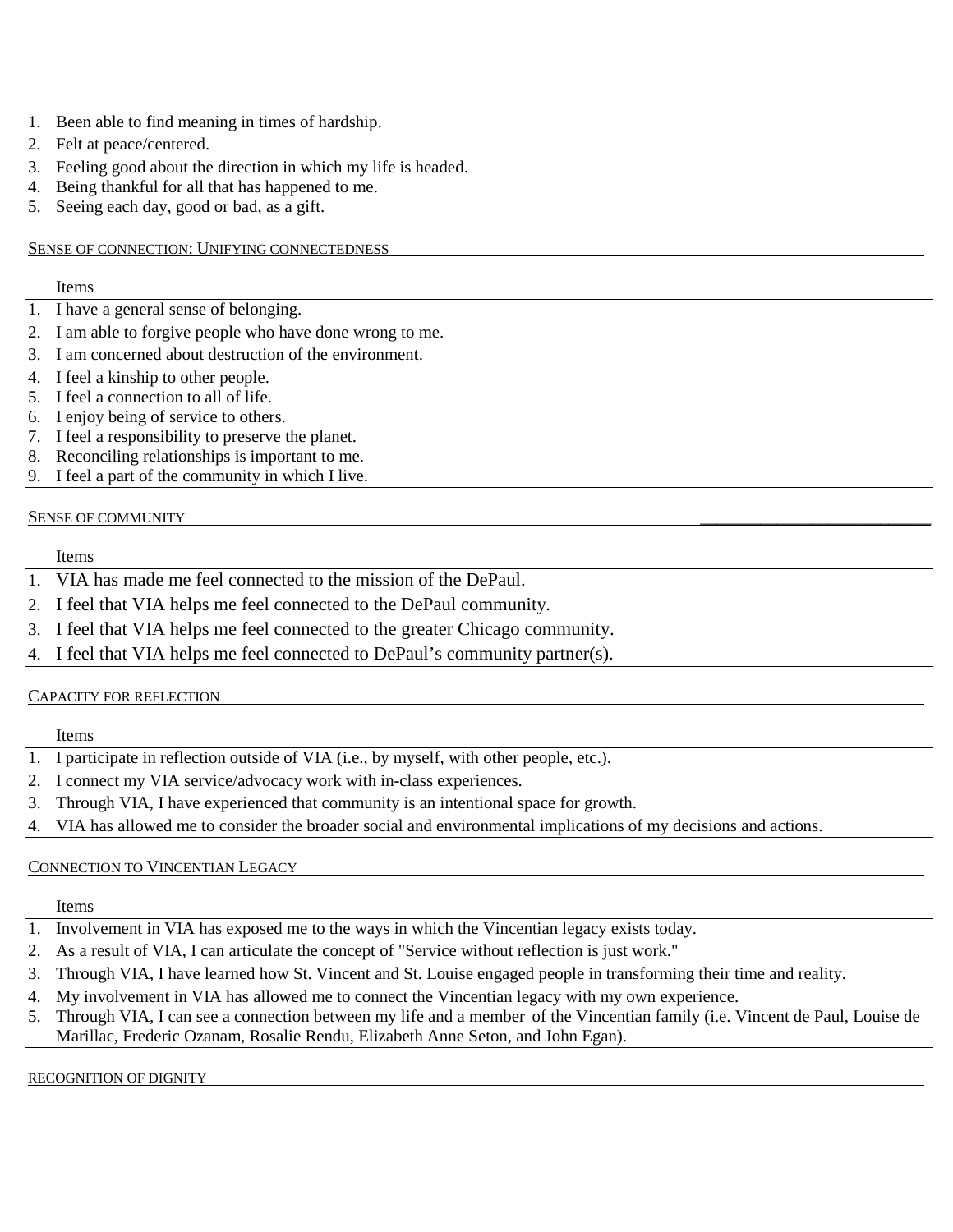Items

- 1. My belief that everyone possesses human dignity has been strengthened through experiences in VIA.
- 2. I try to see "the other side" of the coin to see the human dignity hidden in life.
- 3. VIA has encouraged me to recognize that everyone has basic human rights.
- 4. To me, VIA has promoted the idea that all people deserve to be treated with respect.
- 5. VIA has supported my belief in a common and shared humanity.
- 6. VIA has taught me how to live in solidarity with others.

#### IMPACT OF VIA ON OTHER AREAS OF STUDENTS' LIFE

Items

- 1. Spiritual journey.
- 2. Appreciation of the value of community.
- 3. Desire to fight injustice.
- 4. Awareness of your life journey.
- 5. Willingness to dialogue with people who are different from you.
- 6. Desire to be in solidarity with those on the margins.
- 7. Desire to integrate Vincentian values in your life.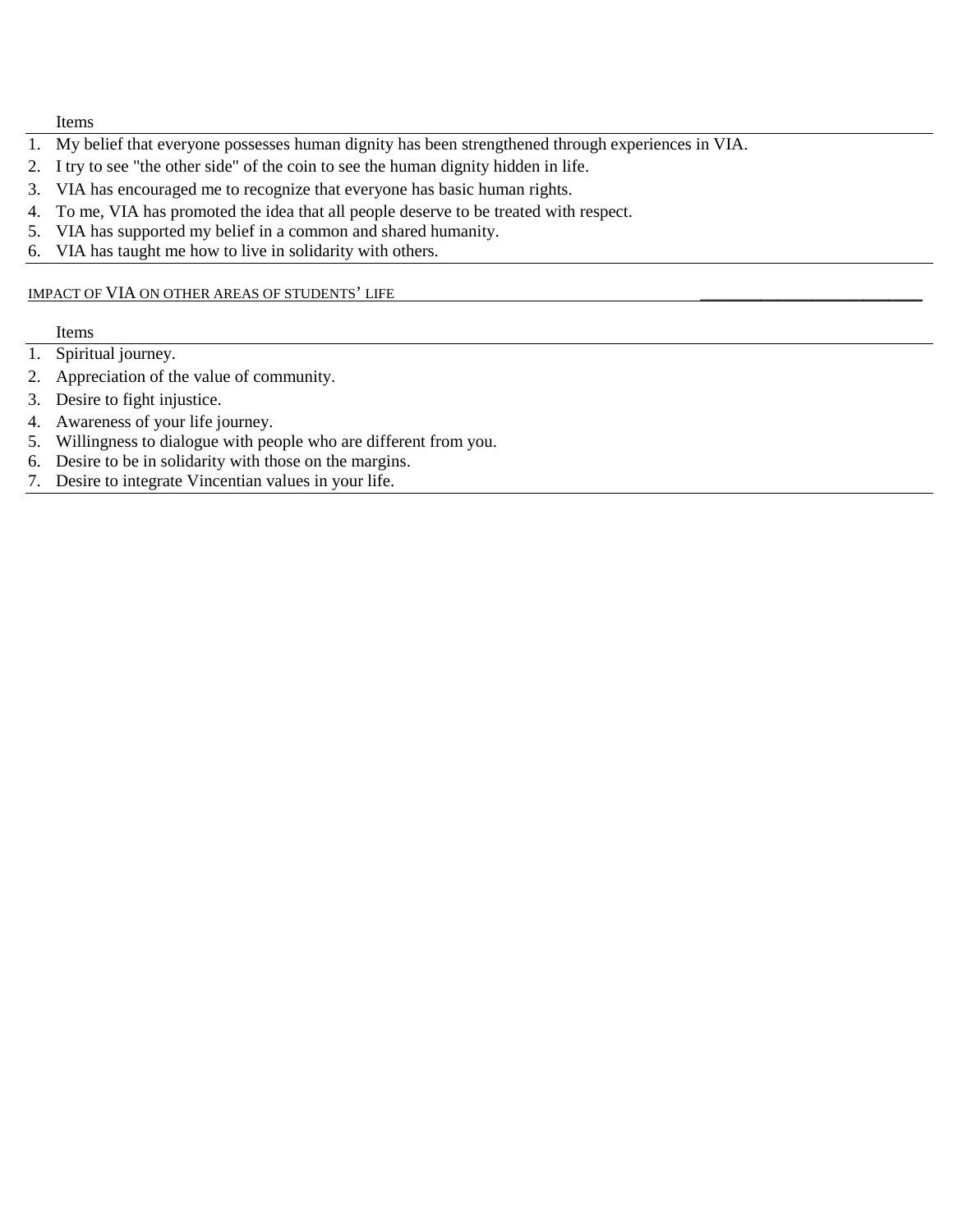# **VIA Survey 2015**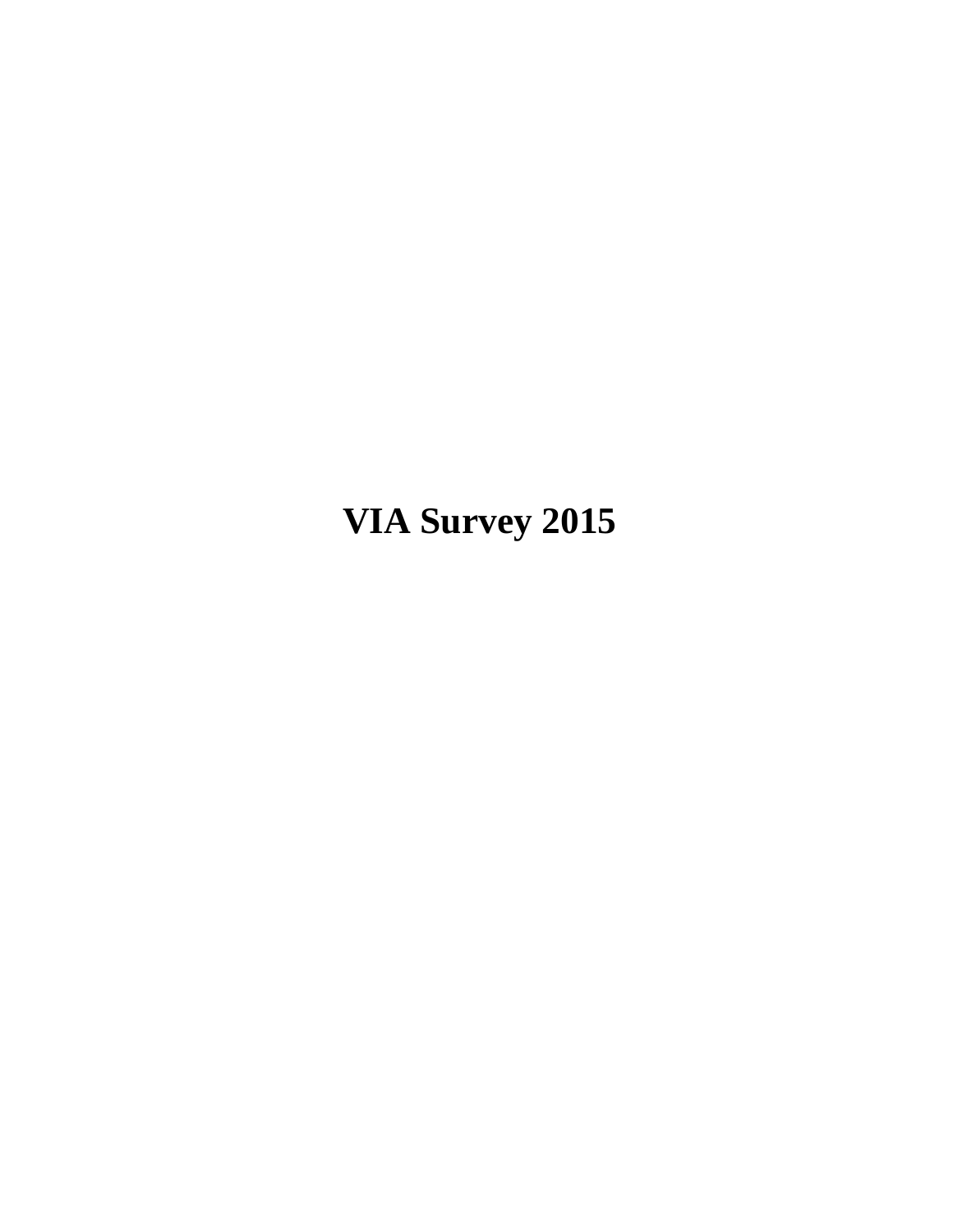# **Generation of unique identity key:**

We will have you generate your own unique identity key to track your participation with VIA over time. This way, if you take this survey in the future, we will be able to prompt you to generate the same key, and you will not need to remember it. Only the study researchers will be able to link your responses with your personal information. Please follow the instructions below to generate your unique identity key and USE ALL CAPS.

|    |                                                                                  |     | Write in here: |  |
|----|----------------------------------------------------------------------------------|-----|----------------|--|
| 1. |                                                                                  | 1 A | 1B             |  |
|    | hat is the last two letters of your last name? (e.g., Smith: TH)                 |     |                |  |
|    | 2. What is the day you were born? (e.g., 16)                                     | 2A  | 2C             |  |
| 3. | What are the first two letters of the city you were born? (e.g., Chicago:<br>CH) | 3A  | 3B             |  |
|    | <b>4.</b> What's your middle initial? (e.g., Leigh: L)                           | 4A  |                |  |
| 5. |                                                                                  | 5A  | 5B             |  |
|    | kat ang tha Cust two Jattang of warrengedhan's Cust nama $9/8$                   |     |                |  |

hat are the first two letters of your mother's first name? (e.g., Diane: DI)

• If you do not know one of the answers, please just insert a question mark (i.e., ?). You should ultimately have 9 digits, IN ALL CAPITAL LETTERS. *Example*: **TH16CHLDI** (if you do not know the city you were born, it would look like: TH16??LDI)

| 1A | 1B | 2A | and open the contract of the contract of the second state of the contract of the contract of the contract of t<br>2B | 3A | 3B | 4A | 5Β |  |
|----|----|----|----------------------------------------------------------------------------------------------------------------------|----|----|----|----|--|
|    |    |    | H 1 6 ? ? L                                                                                                          |    |    |    |    |  |
|    |    |    | Copy your unique identity key here:                                                                                  |    |    |    |    |  |

1A 1B 2A 2B 3A 3B 4A 5A 5B

#### **Email collection to ask you to participate again in the future:**

Thank you for participating in our study! We may want to contact you again in the future to participate in this survey again. If this is okay with you, we would appreciate having your email address so that we can contact you in the future, and our next contact will be in about a year. Even if you give us your email now, you are in no way obligated to participate in the future (you can always ignore our emails or ask to be taken off of our list). We also will not share your email with anyone and will only use it to contact you again, probably in about a year, to see if you would like to participate again. You can still participate in this study now even if you don't want to give us your email or don't want us to contact you again.

# **Yes, you can contact me in the future though I understand I am under no obligation to respond or participate.**

Email:

 $\square$  No, I would rather not give you my email.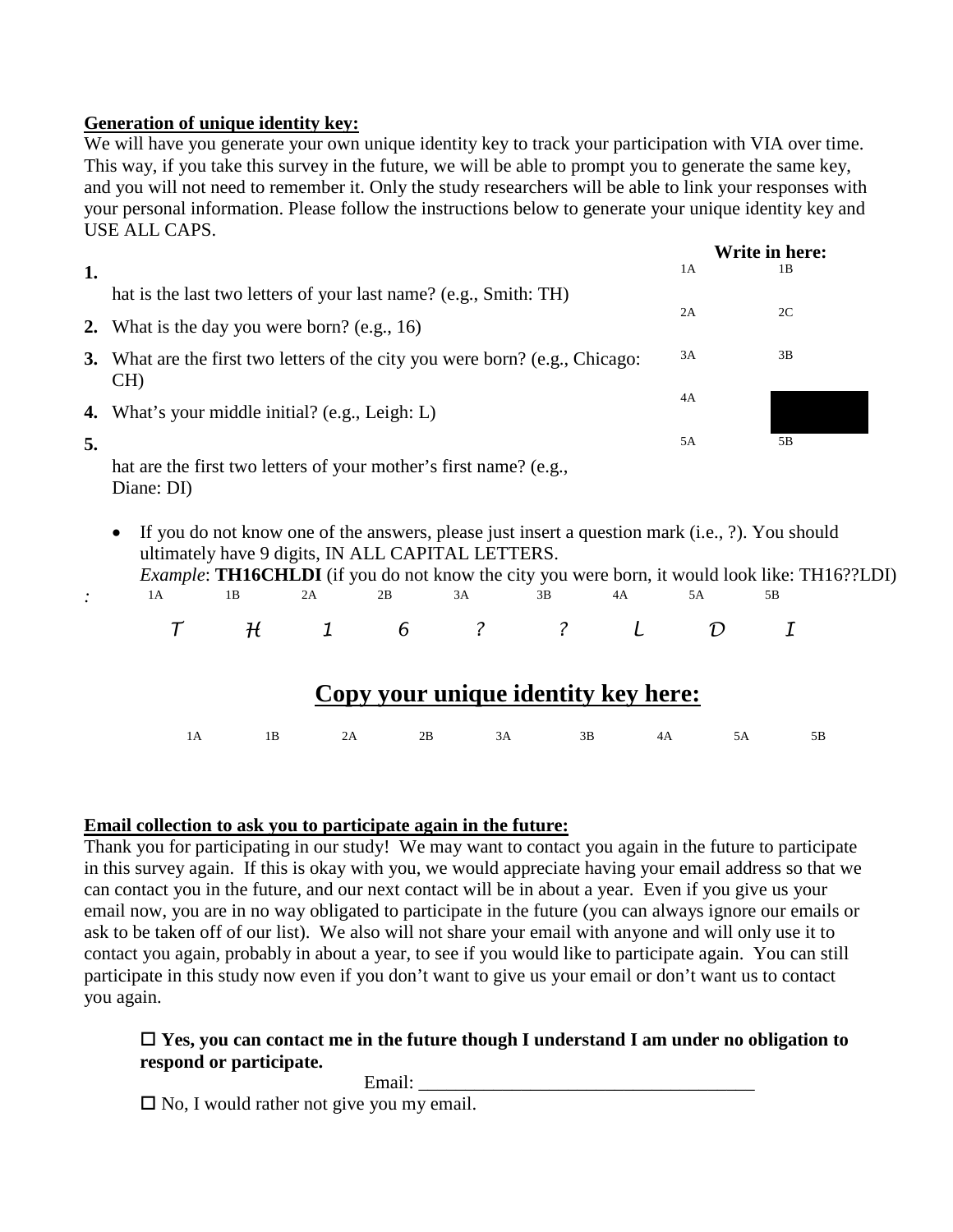**Thanks for being part of VIA! In which VIA program communities or partner areas have you been involved with since you began at DePaul (please check all that apply)?**

#### **Current Past**

- Community Peacemakers (CPM)
- Vincentian Outreach and Formation (VOF)
- DePaul Community Service Association (DCSA)
- DePaul Leadership Scholars (DeLS)
- EDGE
- Political-Activist VIA Engagement (PAVE)

\_\_\_\_\_\_\_\_\_\_\_\_\_\_\_\_\_\_\_\_\_\_\_\_\_\_\_\_\_\_\_\_\_

- O Senior Team
- $\circ$  Vincent and Louise House (V&L)
- O Service Day Team
- O Service Immersion participant
- O Service Immersion leader
- Other (please specify):

- Community Peacemakers (CPM)
- Commuter Awareness and Neighborhood Engagement (CANE) / Vincentian Commuters (VC)
- DePaul Community Service Association (DCSA)
- DePaul Leadership Scholars (DeLS)
- EDGE
- Political-Activist VIA Engagement (PAVE)

\_\_\_\_\_\_\_\_\_\_\_\_\_\_\_\_\_\_\_\_\_\_\_\_\_\_\_\_\_\_\_

- O Senior Team
- $\circ$  Vincent and Louise House (V&L)
- O Service Day Team
- O Service Immersion participant
- O Service Immersion leader
- Other (please specify):

**If there was one thing you could change about your VIA program experience, what would it be?** *Please note which VIA experience you are referring to.*

| Do you currently hold a leadership position in VIA?     | Yes        | No |
|---------------------------------------------------------|------------|----|
| Have you held a leadership position in VIA in the past? | <b>Yes</b> | No |
| Have you participated in VIA Big 8 in the past?         | Yes        | No |

#### **I plan to participate in interfaith dialogue in the future:**

| $O$ Yes |                                                                             | $O$ No               | O Maybe, not sure. |
|---------|-----------------------------------------------------------------------------|----------------------|--------------------|
|         | Please check ALL the years you have been involved in VIA, besides this one: |                      |                    |
|         | $\bigcirc$ 2014-2015                                                        | $\Omega$ 2011-2012   | $O$ 2008-2009      |
|         | $\bigcirc$ 2013-2014                                                        | $\bigcirc$ 2010-2011 | $O$ 2007-2008      |

| $O$ 2012-2013 | $O$ 2009-2010 | $O$ 2006-2007 |
|---------------|---------------|---------------|
|               |               |               |

# **How many of the Quarterly Interreligious Celebrations (QIRCs) did you attend this year?**

| $O$ None<br>O <sub>2</sub> | O <sub>3</sub> |
|----------------------------|----------------|
|----------------------------|----------------|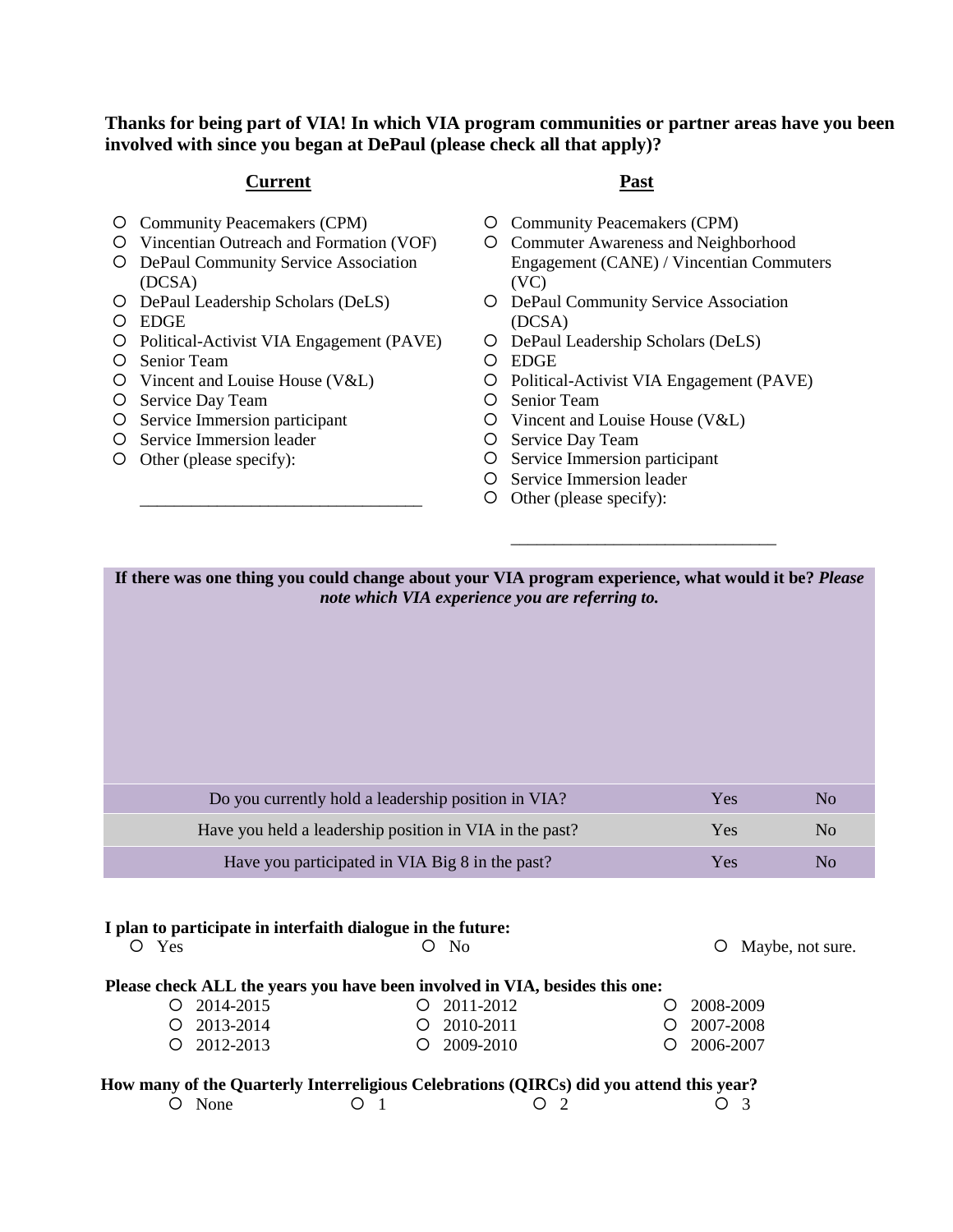Please evaluate your experience of the Quarterly Interreligious Celebrations (QIRCs):

| Please indicate your gender:<br>O Female<br>O Male                                                                                                   | O                                 | O Transgender                                                                            |                  |                 |
|------------------------------------------------------------------------------------------------------------------------------------------------------|-----------------------------------|------------------------------------------------------------------------------------------|------------------|-----------------|
| <b>How old are you?</b> Please tell us in years:                                                                                                     |                                   |                                                                                          |                  |                 |
| What is your year in school?<br>3 <sup>rd</sup><br>$O$ 1st<br>O<br>4 <sup>th</sup><br>2 <sub>nd</sub><br>O                                           | $\circ$ 5 <sup>th</sup> or higher | <b>Graduate Student</b>                                                                  | O                | Alum            |
| Are you an international student?                                                                                                                    |                                   |                                                                                          | Yes              | N <sub>0</sub>  |
| Are you a transfer student?                                                                                                                          |                                   |                                                                                          | Yes              | N <sub>o</sub>  |
| Are you a commuter student?*                                                                                                                         |                                   |                                                                                          | Yes              | N <sub>o</sub>  |
| *If you are a commuter student, do you take public transit?                                                                                          |                                   |                                                                                          | Yes              | N <sub>o</sub>  |
| *If you are a commuter student, How long is your commute?                                                                                            |                                   | Under<br>30 min                                                                          | $30 - 60$<br>min | Over<br>an hour |
| What is your federal work study status?                                                                                                              |                                   |                                                                                          |                  |                 |
| O I qualify for federal work study and hold a<br>work study job.<br>O I qualify for federal work study but do not<br>currently hold a work study job |                                   | O I do not do not qualify for work study.<br>O I do not know what federal work study is. |                  |                 |
| What is your ethnicity (please check all that apply)?                                                                                                |                                   |                                                                                          |                  |                 |
| O Black / African-American<br>Asian<br>O                                                                                                             | O<br>O                            | Native Hawaiian/ Other Pacific Islander<br>White / Caucasian                             |                  |                 |
| Hispanic / Latino<br>O                                                                                                                               |                                   | Multiracial                                                                              |                  |                 |
| Middle Eastern<br>O                                                                                                                                  | O                                 | Other (please specify): $\overline{\phantom{a}}$                                         |                  |                 |

- O Middle Eastern
- O Native American / Alaskan Native
- 
- **How do you self-identify in terms of your faith tradition or spirituality?**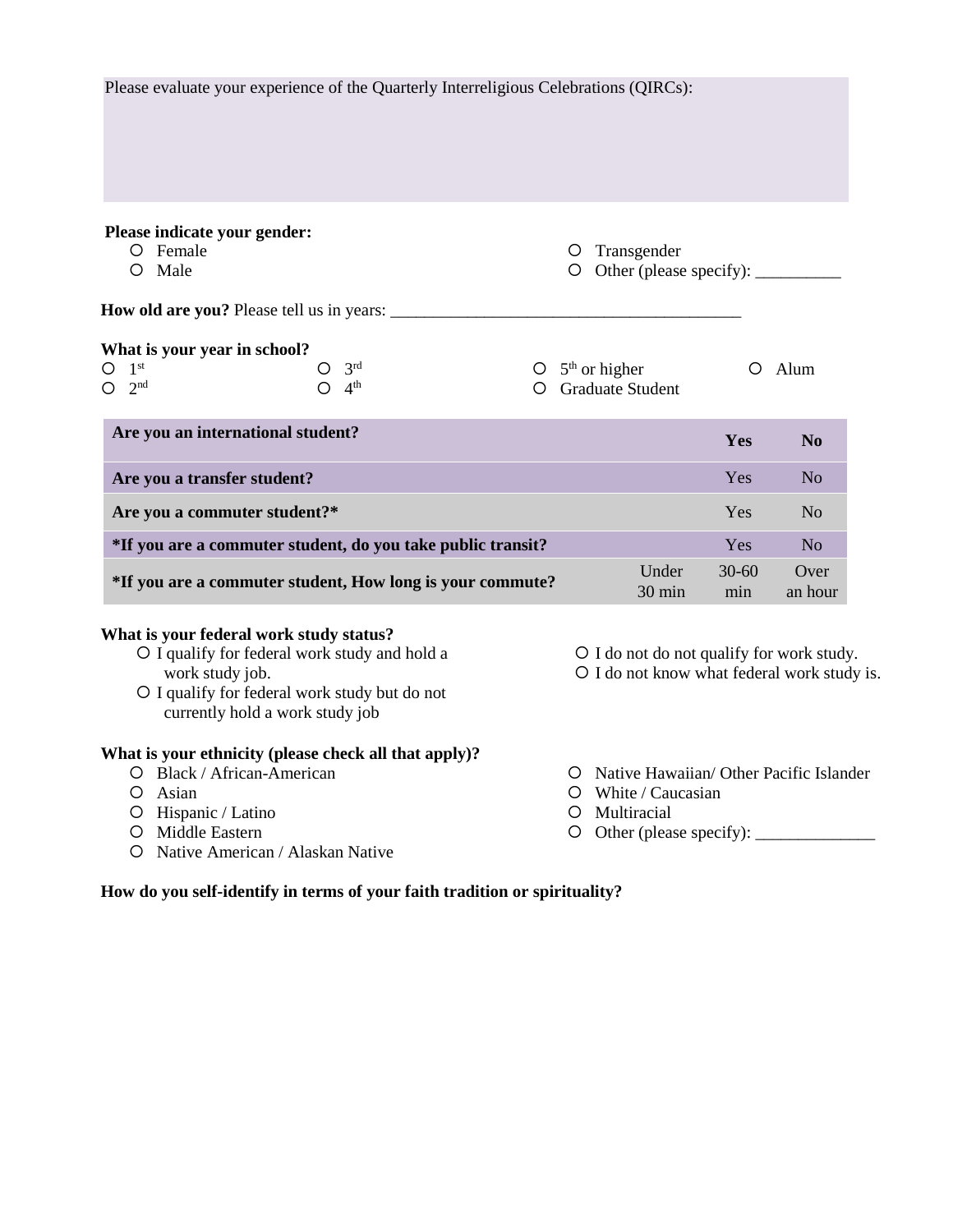#### **If you have declared a major, please select your major(s) from the list of DePaul majors below:**

- Accountancy
- Acting
- African and Black Diaspora Studies
- Allied Health Technologies
- American Studies
- Animation
- Anthropology
- Applied Behavioral Sciences
- Arabic Studies
- Art Media and Design
- O Biological Sciences
- Business Administration
- Catholic Studies
- O Chemistry
- O Chinese Studies
- Communication and Media
- Communication Studies
- Composition
- Computer Game Development
- O Computer Science
- Computing
- Computer Graphics and Motion Technology
- O Costume Design
- Costume Technology
- Digital Cinema
- Dramaturgy/ Criticism
- Early Childhood Education
- O Economics
- Elementary Education
- English
- Environmental Science
- Environmental Studies
- Exercise Science
- Finance
- O French
- General Business
- O Geography
- German
- Graphic Design
- O Health Sciences
- History
- History of Art and Architecture
- O Hospitality Leadership
- Individualized Focus Area
- Information Assurance and Security Engineering
- Information Systems
- Information Technology
- Interactive and Social Media
- Intercultural Communication
- International Studies
- Islamic World Studies
- O Italian
- Japanese Studies
- Jazz Studies
- Journalism
- Latin American and Latino **Studies**
- Leadership Studies
- Lighting Design
- Management
- Management Information Systems
- O Marketing
- O Mathematical Sciences
- O Mathematics and Computer Science
- Mathematics and Statistics
- O Media and Cinema Studies
- O Music
- Music Education
- Music Performance
- O Network Technologies Organizational
- Communication
- Peace, Justice and Conflict Studies
- O Performing Arts Management
- Philosophy
- Physical Education
- O Physics
- Playwriting
- O Political Science
- Psychology
- O Public Policy
- Public Relations and Advertising
- O Real Estate
- O Relational Communication
- O Religious Studies
- O Scenic Design
- O Secondary Education
- O Sociology
- O Sound Design
- O Sound Recording Technology
- O Spanish
- O Special Education
- O Stage Management
- Theatre Arts
- O Theatre Management
- Theatre Technology
- Women's and Gender Studies
- World Language Education
- Writing, Rhetoric, and Discourse
- Other (please specify):

\_\_\_\_\_\_\_\_\_\_\_\_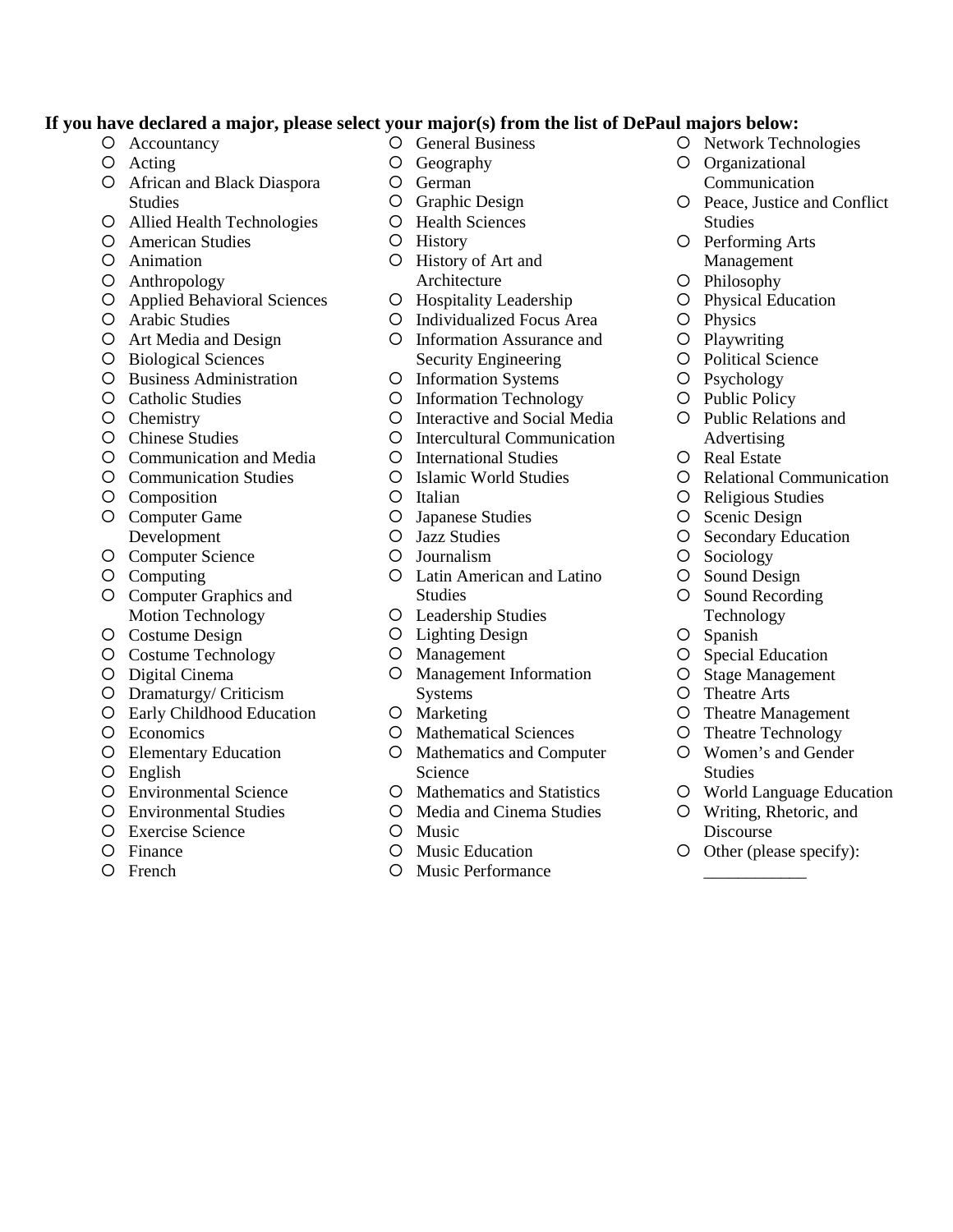**After you finish your education what type of work would you like to do?** 

**For graduating seniors only:**

| graduation?                         | Do you plan to be a part of a Post-Graduate Volunteer Program after | $Yes*$ | N <sub>0</sub> |
|-------------------------------------|---------------------------------------------------------------------|--------|----------------|
| *If yes, what program?              |                                                                     |        |                |
| *If yes, where will you be serving? |                                                                     |        |                |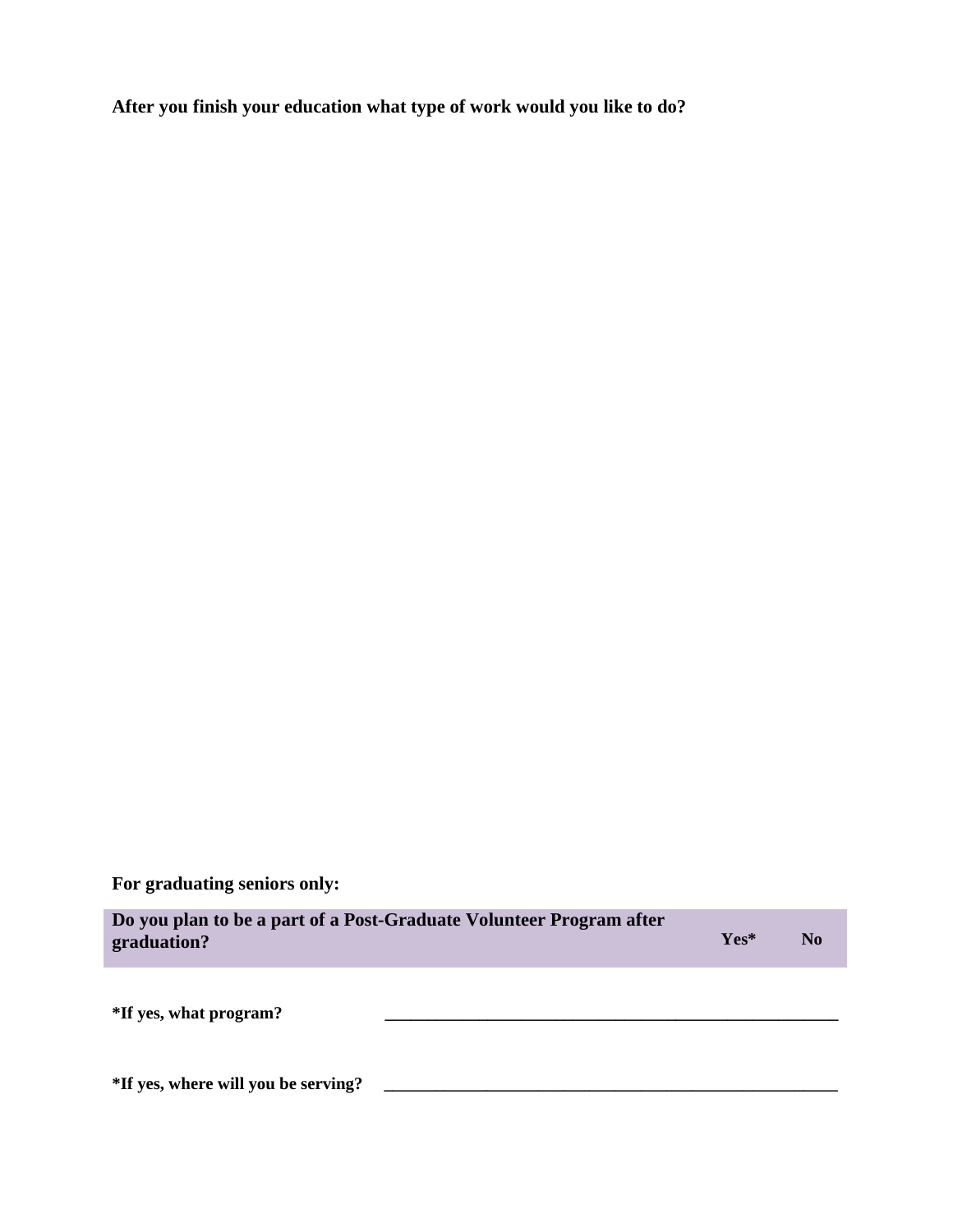**Please note, for the purposes of this survey, VIA or VIA activities refers to any/all community service, reflection, retreats, social justice, or community building you participated in for your VIA program community/ies. This includes, but is not limited to, the following experiences:**

- **Service Immersion experiences (e.g., pre- and post-immersion meetings, send-off, reunion, etc.),**
- **VIA Big 8,**
- **VIA retreats,**
- **VIA weekly meetings,**
- **Weekly DCSA service,**
- **Service Days,**
- **PAVE engagement,**
- **DeLS Discover Class,**
- **Vincentian Outreach and Formation (VOF),**
- **CPM experiences,**
- **and VIA Senior Team.**

**Directions: For each of the following statements, circle the choice that best indicates the extent of your agreement or disagreement as it describes your personal experience.**

**Your possible choices range from 1 (***strongly disagree***) to 6 (***strongly agree***). Please answer honestly, as there are no right or wrong answers.**

|                                                                                                                                                                                                                              | Strongly<br>Disagree | Moderately<br>Disagree | Slightly<br>Disagree | Slightly<br>Agree | Moderately<br>Agree | Strongly<br>Agree |
|------------------------------------------------------------------------------------------------------------------------------------------------------------------------------------------------------------------------------|----------------------|------------------------|----------------------|-------------------|---------------------|-------------------|
| My belief that everyone possesses human<br>dignity has been strengthened through<br>experiences in VIA.                                                                                                                      | 1                    | $\overline{2}$         | 3                    | $\overline{4}$    | 5                   | 6                 |
| I try to see "the other side" of the coin to see<br>the human dignity hidden in life.                                                                                                                                        | $\mathbf{1}$         | $\overline{2}$         | 3                    | $\overline{4}$    | 5                   | 6                 |
| VIA has encouraged me to recognize that<br>everyone has basic human rights.                                                                                                                                                  | $\mathbf{1}$         | $\overline{2}$         | 3                    | $\overline{4}$    | 5                   | 6                 |
| To me, VIA has promoted the idea that all<br>people deserve to be treated with respect.                                                                                                                                      | 1                    | $\overline{2}$         | 3                    | 4                 | 5                   | 6                 |
| VIA has supported my belief in a common and<br>shared humanity.                                                                                                                                                              | $\mathbf{1}$         | $\overline{2}$         | 3                    | $\overline{4}$    | 5                   | 6                 |
| VIA has taught me how to live in solidarity<br>with others.                                                                                                                                                                  | $\mathbf{1}$         | $\overline{2}$         | 3                    | $\overline{4}$    | 5                   | 6                 |
| Involvement in VIA has exposed me to the<br>ways in which the Vincentian legacy exists<br>today.                                                                                                                             | $\mathbf{1}$         | $\overline{2}$         | 3                    | $\overline{4}$    | 5                   | 6                 |
| As a result of VIA, I understand the concept of,<br>"Service without reflection is just work."                                                                                                                               | $\mathbf{1}$         | $\overline{2}$         | 3                    | $\overline{4}$    | 5                   | 6                 |
| Through VIA, I have learned how St. Vincent<br>and St. Louise engaged people in transforming<br>their time and reality.                                                                                                      | $\mathbf{1}$         | $\overline{2}$         | 3                    | 4                 | 5                   | 6                 |
| My involvement in VIA has allowed me to<br>connect the Vincentian legacy with my own<br>experience.                                                                                                                          | $\mathbf{1}$         | $\overline{2}$         | 3                    | $\overline{4}$    | 5                   | 6                 |
| Through VIA, I can see a connection between<br>my life and a member of the Vincentian family<br>(i.e. Vincent de Paul, Louise de Marillac,<br>Frederic Ozanam, Rosalie Rendu, Elizabeth<br>Anne Seton, and John Egan, etc.). | 1                    | 2                      | 3                    | 4                 | 5                   | 6                 |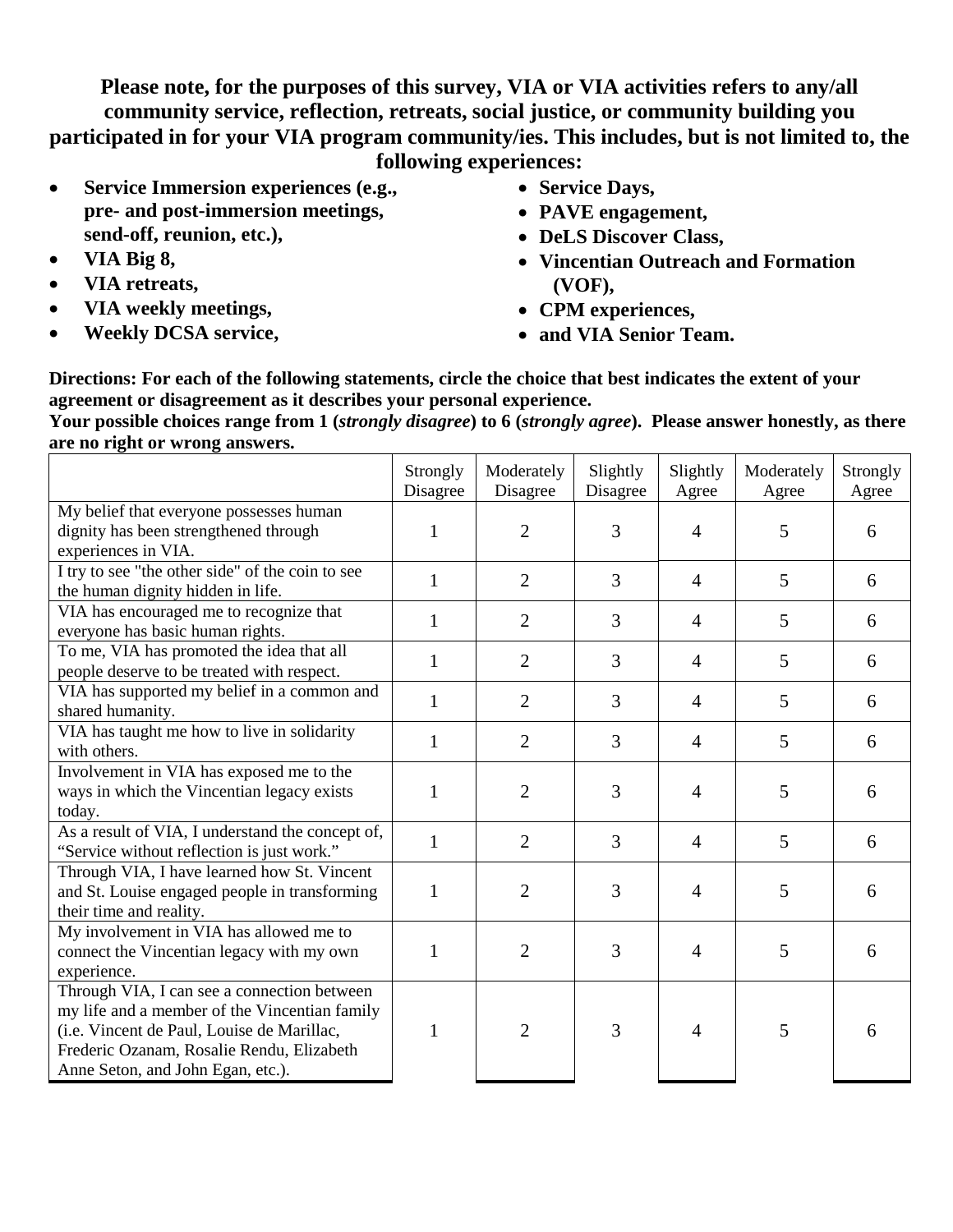**Directions: For each of the following statements, circle the choice that best indicates the extent of your agreement or disagreement as it describes your personal experience.** 

**Your possible choices range from 1 (***strongly disagree***) to 6 (***strongly agree***). Please answer honestly, as there are no right or wrong answers.** 

| Compared to other experiences, VIA<br>has made a positive impact on your | <b>Strongly</b><br><b>Disagree</b> | <b>Moderately</b><br><b>Disagree</b> | Slightly<br><b>Disagree</b> | Slightly<br>Agree | <b>Moderately</b><br>Agree | <b>Strongly</b><br>Agree |
|--------------------------------------------------------------------------|------------------------------------|--------------------------------------|-----------------------------|-------------------|----------------------------|--------------------------|
| Spiritual journey                                                        |                                    |                                      |                             |                   |                            |                          |
| Appreciation of the value of community                                   |                                    |                                      |                             |                   |                            |                          |
| Desire to fight injustice                                                |                                    |                                      |                             |                   |                            |                          |
| Awareness of your life journey                                           |                                    |                                      |                             |                   |                            |                          |
| Willingness to dialogue with people<br>who are different from you        |                                    |                                      |                             |                   |                            |                          |
| Desire to be in solidarity with those on<br>the margins                  |                                    |                                      |                             |                   |                            |                          |
| Desire to integrate Vincentian values in<br>your life                    |                                    |                                      |                             |                   |                            |                          |

**Directions: For each of the following statements, circle the choice that best indicates the extent of your agreement or disagreement as it describes your personal experience.**

**Your possible choices range from 1 (***strongly disagree***) to 6 (***strongly agree***). Please answer honestly, as there are no right or wrong answers.**

|                                             | Strongly<br>Disagree | Moderately<br>Disagree | Slightly<br>Disagree | Slightly<br>Agree | Moderately<br>Agree | Strongly<br>Agree |
|---------------------------------------------|----------------------|------------------------|----------------------|-------------------|---------------------|-------------------|
| I participate in reflection outside of VIA  |                      | 2.                     | 3                    | 4                 | 5                   | 6                 |
| (e.g., by myself, with other people, etc.). |                      |                        |                      |                   |                     |                   |
| I connect my VIA service/advocacy           |                      | 2                      | 3                    | 4                 | 5                   | 6                 |
| work with in-class experiences.             |                      |                        |                      |                   |                     |                   |
| Through VIA, I have experienced that        |                      |                        |                      |                   |                     |                   |
| community is an intentional space for       |                      | 2                      | 3                    | $\overline{A}$    | 5                   | 6                 |
| growth.                                     |                      |                        |                      |                   |                     |                   |
| VIA has allowed me to consider the          |                      |                        |                      |                   |                     |                   |
| broader social and environmental            |                      |                        | 3                    | 4                 | 5                   | h                 |
| implications of my decisions and            |                      |                        |                      |                   |                     |                   |
| actions.                                    |                      |                        |                      |                   |                     |                   |
| VIA has made me feel connected to the       |                      | 2                      | 3                    | 4                 | 5                   | 6                 |
| mission of the DePaul.                      |                      |                        |                      |                   |                     |                   |
| I feel that VIA helps me feel connected     |                      | 2                      | 3                    | 4                 | 5                   | 6                 |
| to the DePaul community.                    |                      |                        |                      |                   |                     |                   |
| I feel that VIA helps me feel connected     |                      | $\mathfrak{D}$         | 3                    | $\overline{4}$    | 5                   | 6                 |
| to the greater Chicago community.           |                      |                        |                      |                   |                     |                   |
| I feel that VIA helps me feel connected     |                      | $\mathcal{D}_{\cdot}$  | 3                    | 4                 | 5                   | 6                 |
| to DePaul's community partner(s).           |                      |                        |                      |                   |                     |                   |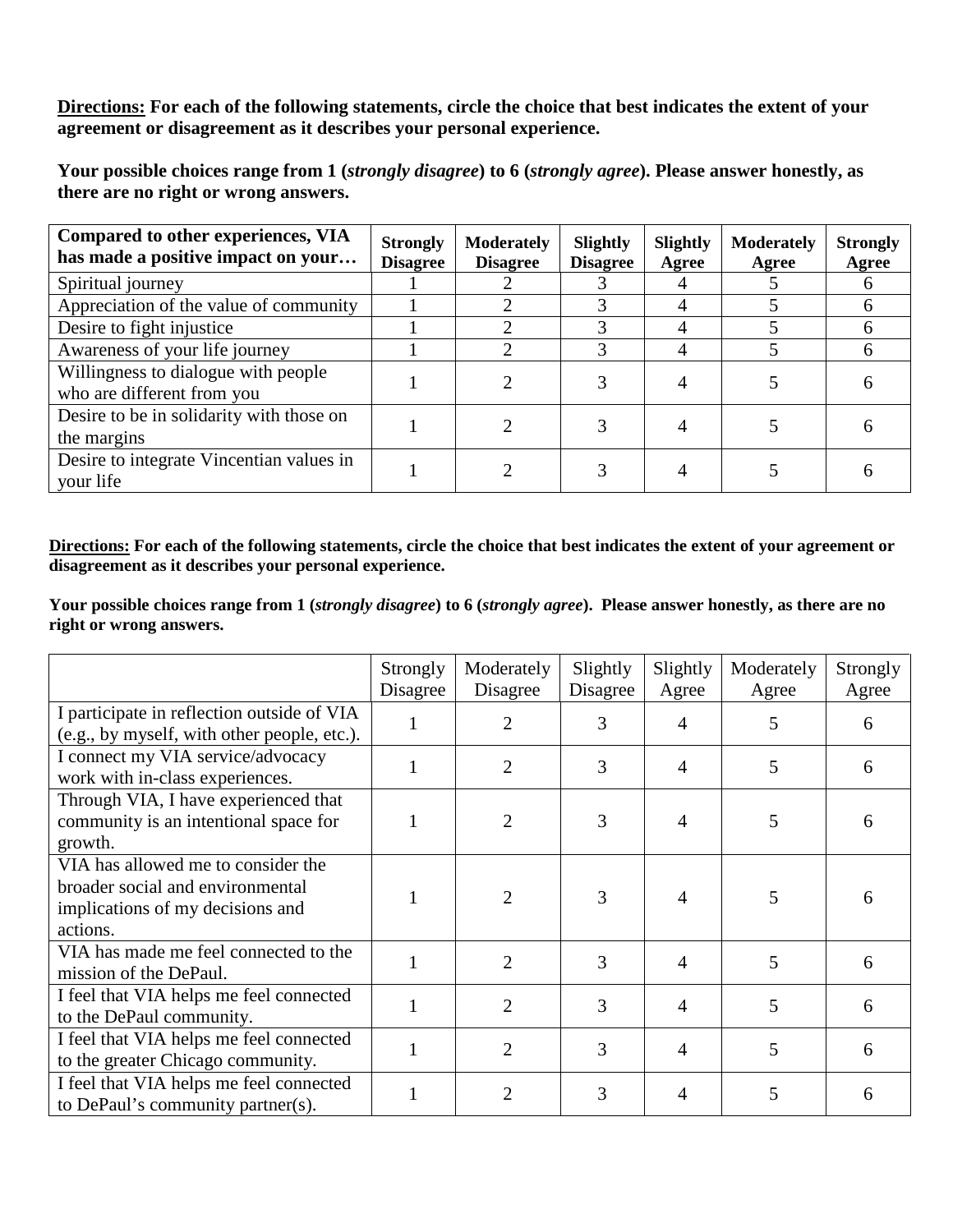|                                           | Strongly<br>Disagree | Moderately<br>Disagree      | Slightly<br>Disagree | Slightly<br>Agree | Moderately<br>Agree | Strongly<br>Agree |
|-------------------------------------------|----------------------|-----------------------------|----------------------|-------------------|---------------------|-------------------|
| I have a general sense of belonging       |                      |                             | 3                    | 4                 |                     | 6                 |
| I am able to forgive people who have      |                      |                             |                      | 4                 |                     | <sub>6</sub>      |
| done wrong to me                          |                      |                             |                      |                   |                     |                   |
| I am concerned about destruction of the   |                      |                             | 3                    | 4                 |                     |                   |
| environment                               |                      |                             |                      |                   |                     |                   |
| I feel a kinship to other people          |                      |                             |                      | 4                 |                     | 6                 |
| I feel a connection to all of life        |                      | $\mathfrak{D}$              | 3                    | 4                 |                     | 6                 |
| I enjoy being of service to others        |                      | $\mathcal{D}_{\mathcal{L}}$ | 3                    | 4                 |                     | 6                 |
| I feel a responsibility to preserve the   |                      | 2                           | 3                    | 4                 | 5                   | 6                 |
| planet                                    |                      |                             |                      |                   |                     |                   |
| Reconciling relationships is important to |                      |                             | 3                    | 4                 |                     |                   |
| me                                        |                      |                             |                      |                   |                     |                   |
| I feel a part of the community in which I |                      |                             |                      | 4                 |                     |                   |
| live                                      |                      |                             |                      |                   |                     |                   |

| During the last year, how often have you $\dots$                                      | Not at All        | Occasionally                    | Frequently                      |
|---------------------------------------------------------------------------------------|-------------------|---------------------------------|---------------------------------|
| Been able to find meaning in times of hardship                                        |                   | ◠                               | 3                               |
| Felt at peace/centered                                                                |                   | 2                               | 3                               |
| Please indicate the extent to which each of the following describes<br>you:           | <b>Not at All</b> | <b>To Some</b><br><b>Extent</b> | <b>A</b> Great<br><b>Extent</b> |
| Feeling good about the direction in which my life is headed                           |                   | 2                               | 3                               |
| Being thankful for all that has happened to me                                        |                   |                                 | 3                               |
| Seeing each day, good or bad, as a gift                                               |                   | ◠                               | 3                               |
| In the past month, how often have you                                                 | <b>Not at All</b> | <b>Occasionally</b>             | Frequentl                       |
| Attended a religious service                                                          |                   | 2                               | 3                               |
| Attended a class, workshop, or retreat on matters related to<br>religion/spirituality |                   |                                 | 3                               |

| How often do you participate in        | Not at<br>All | Once in<br>a while | Once a<br>month | A few<br>times a<br>month | A few<br>times a<br>week | Daily |
|----------------------------------------|---------------|--------------------|-----------------|---------------------------|--------------------------|-------|
| Reading sacred texts                   |               |                    |                 |                           |                          |       |
| Religious singing/chanting             |               |                    |                 |                           |                          |       |
| Other reading on religion/spirituality |               |                    |                 |                           |                          |       |
| Prayer                                 |               |                    |                 |                           |                          |       |

# **Do you pray?**

- Yes
- O No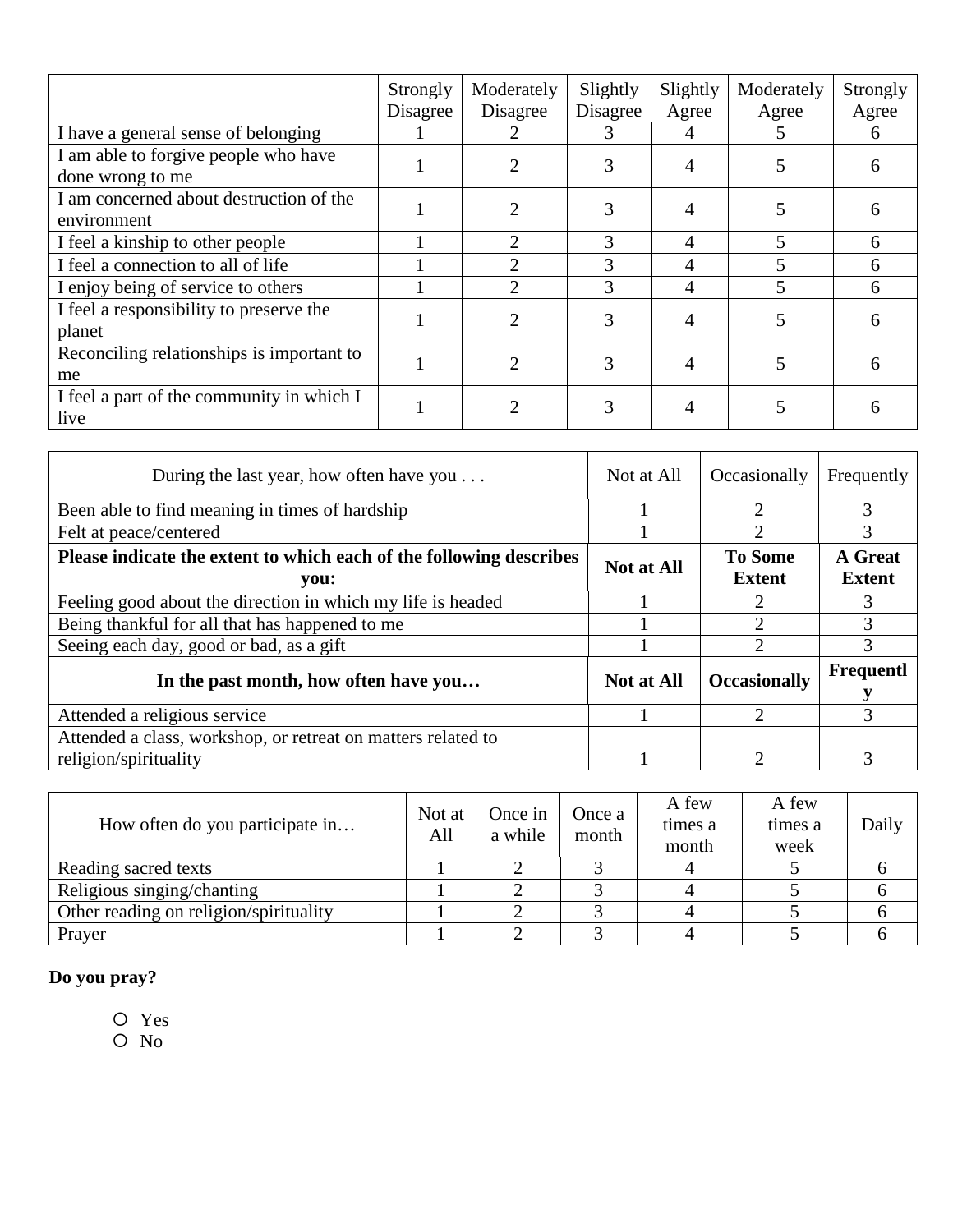| How often do you participate in | Never |  |  |  | Over 20<br>hrs/week |
|---------------------------------|-------|--|--|--|---------------------|
|                                 |       |  |  |  |                     |
| Prayer/mediation                |       |  |  |  |                     |
|                                 |       |  |  |  |                     |

| How many of your close friends                       | None |  |  |
|------------------------------------------------------|------|--|--|
| Go to church/temple/mosque/other house of<br>worship |      |  |  |

**Directions: Please respond to the following statements using the scale provided. Your possible choices range from 1 (***strongly disagree***) to 6 (***strongly agree***). Please answer honestly, as there are no right or wrong answers.**

|                                                                                                                                                                       | Strongly<br>Disagree | Moderately<br>Disagree | Slightly<br>Disagree | Slightly<br>Agree | Moderately<br>Agree | Strongly<br>Agree |
|-----------------------------------------------------------------------------------------------------------------------------------------------------------------------|----------------------|------------------------|----------------------|-------------------|---------------------|-------------------|
| I have respect for different faith traditions.                                                                                                                        | 1                    | $\overline{2}$         | 3                    | 4                 | 5                   | 6                 |
| I have an interest in different faith<br>traditions.                                                                                                                  | 1                    | 2                      | 3                    | $\overline{4}$    | 5                   | 6                 |
| I have knowledge of other faith traditions.                                                                                                                           | $\mathbf{1}$         | $\overline{2}$         | 3                    | $\overline{4}$    | 5                   | 6                 |
| I desire to learn more about other faith<br>traditions.                                                                                                               | $\mathbf{1}$         | $\overline{2}$         | 3                    | 4                 | 5                   | 6                 |
| I trust people from other faith traditions.                                                                                                                           |                      | $\overline{2}$         | 3                    | $\overline{4}$    | 5                   | 6                 |
|                                                                                                                                                                       | Strongly<br>Disagree | Moderately<br>Disagree | Slightly<br>Disagree | Slightly<br>Agree | Moderately<br>Agree | Strongly<br>Agree |
| In the future, I intend to engage in social<br>justice activities.                                                                                                    | 1                    | $\overline{2}$         | 3                    | $\overline{4}$    | 5                   | 6                 |
| I have a plan of action for ways I will<br>remain or become involved in social<br>justice activities over the next year.                                              | $\mathbf{1}$         | $\overline{2}$         | 3                    | 4                 | 5                   | 6                 |
| I think engaging in social justice activities<br>is a realistic goal for me.                                                                                          | $\mathbf{1}$         | $\overline{2}$         | 3                    | $\overline{4}$    | 5                   | 6                 |
| I am fully committed to engaging in social<br>justice activities.                                                                                                     | $\mathbf{1}$         | $\overline{2}$         | 3                    | 4                 | 5                   | 6                 |
|                                                                                                                                                                       | Strongly<br>Disagree | Moderately<br>Disagree | Slightly<br>Disagree | Slightly<br>Agree | Moderately<br>Agree | Strongly<br>Agree |
| I am aware of how society differentially<br>treats racial or ethnic groups other than my<br>own.                                                                      | 1                    | 2                      | 3                    | 4                 | 5                   | 6                 |
| I recognize that the media often portrays<br>people based on racial or ethnic<br>stereotypes.                                                                         | 1                    | $\overline{2}$         | 3                    | 4                 | 5                   | 6                 |
| I can see how other racial or ethnic groups<br>are systematically oppressed in our society.                                                                           | $\mathbf{1}$         | $\overline{2}$         | 3                    | $\overline{4}$    | 5                   | 6                 |
| I am aware of institutional barriers (e.g.,<br>restricted opportunities for job promotion)<br>that discriminate against racial or ethnic<br>groups other than my own. | 1                    | 2                      | 3                    | 4                 | 5                   | 6                 |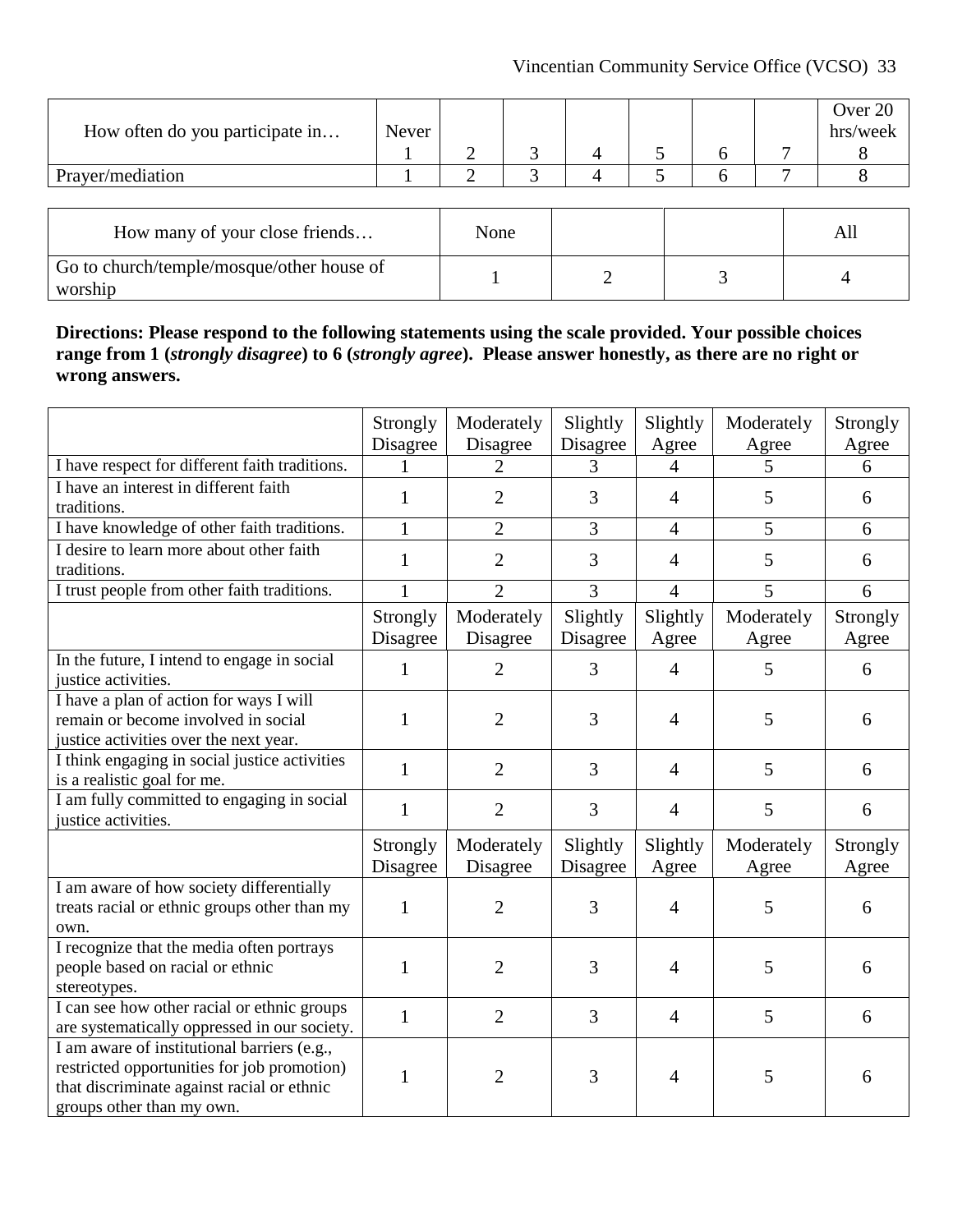### Vincentian Community Service Office (VCSO) 34

**Directions: We are interested in learning about your knowledge of issues related to social inequality (e.g., poverty, historically underserved populations, oppression, sexism, discrimination, racism, religious intolerance) and engaging in social justice activities that seek to reduce and eliminate social injustice and inequality. Your responses are anonymous so please answer as honestly as possible.**

# **The following is a list of social justice activities. Please indicate how much confidence you have in your ability to complete each activity WITH THE SUPPORT OF YOUR COMMUNITY OR OTHERS.**

**Please respond to the following statements using the scale provided. Your possible choices range from 1 (***no confidence at all***) to 5 (***complete confidence***). Please answer honestly, as there are no right or wrong answers.**

|                                                       | N <sub>o</sub> |                |            |                |            |
|-------------------------------------------------------|----------------|----------------|------------|----------------|------------|
|                                                       | Confidence at  |                | Some       |                | Complete   |
|                                                       | All            | $\overline{2}$ | Confidence | $\overline{4}$ | Confidence |
| Respond to social injustice (e.g.,                    |                |                |            |                |            |
| discrimination, racism, religious                     | 1              | $\overline{2}$ | 3          | $\overline{4}$ | 5          |
| intolerance, etc.) with nonviolent actions.           |                |                |            |                |            |
| Actively support needs of marginalized                | $\mathbf{1}$   | $\overline{2}$ | 3          | $\overline{4}$ | 5          |
| social groups.                                        |                |                |            |                |            |
| Raise others' awareness of the oppression             | $\mathbf{1}$   | $\overline{2}$ | 3          | 4              | 5          |
| and marginalization of minority groups.               |                |                |            |                |            |
| Confront others that speak disparagingly              |                |                |            |                |            |
| about members of underprivileged groups.              | 1              | $\overline{2}$ | 3          | $\overline{4}$ | 5          |
|                                                       |                |                |            |                |            |
| Convince others as to the importance of               | 1              | $\overline{2}$ | 3          | $\overline{4}$ | 5          |
| social justice.                                       |                |                |            |                |            |
| Identify the unique social, economic,                 |                |                |            |                |            |
| political and/or cultural needs of a                  | $\mathbf{1}$   | $\overline{2}$ | 3          | $\overline{4}$ | 5          |
| marginalized group in your own                        |                |                |            |                |            |
| community.<br>Advocate for social justice by becoming |                |                |            |                |            |
| involved in local government.                         | 1              | $\overline{2}$ | 3          | $\overline{4}$ | 5          |
| Discuss issues related to racism, classism,           |                |                |            |                |            |
| sexism, heterosexism, and ableism with                | $\mathbf{1}$   | $\overline{2}$ | 3          | $\overline{4}$ | 5          |
| your friends.                                         |                |                |            |                |            |
| Challenge an individual who displays                  |                |                |            |                |            |
| racial, ethnic, and/or religious intolerance.         | 1              | $\overline{2}$ | 3          | 4              | 5          |
| Raise awareness of social issues (e.g.,               |                |                |            |                |            |
| inequality, discrimination, etc.) by                  | 1              | $\overline{2}$ | 3          | $\overline{4}$ | 5          |
| engaging in political discourse or debates.           |                |                |            |                |            |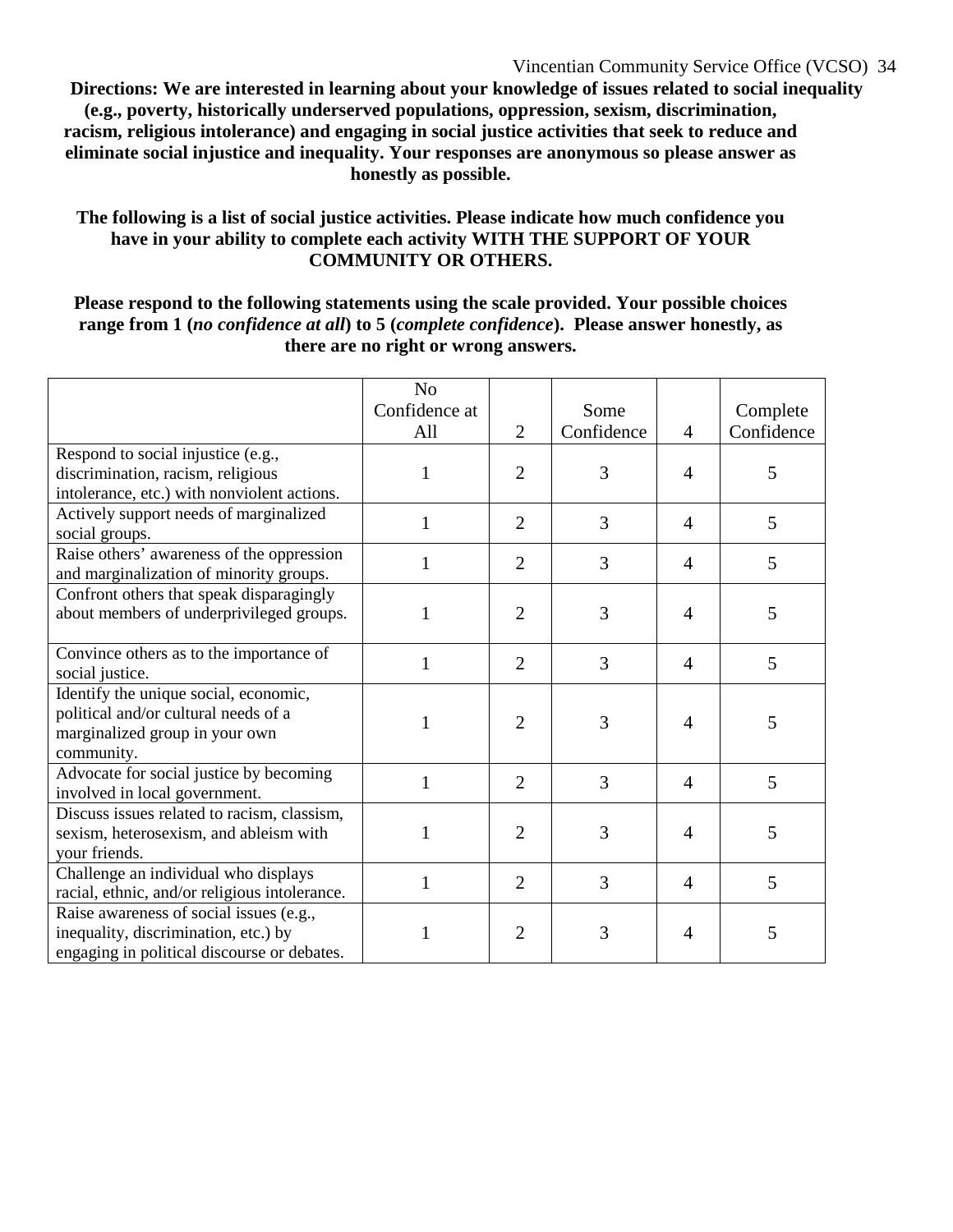# Vincentian Community Service Office (VCSO) 35

# **Directions: For each of the following statements, circle the choice that best indicates the extent of your agreement or disagreement as it describes your personal experience:**

**Your possible choices range from 1 (***strongly disagree***) to 6 (***strongly agree***). Please answer honestly, as there are no right or wrong answers.**

|                                                                            | Strongly<br>Disagree | Moderately<br>Disagree      | Slightly<br>Disagree | Slightly<br>Agree | Moderately<br>Agree | Strongly<br>Agree |
|----------------------------------------------------------------------------|----------------------|-----------------------------|----------------------|-------------------|---------------------|-------------------|
| I plan to do some volunteer work.                                          |                      |                             | 3                    | 4                 |                     | 6                 |
| I plan to become involved in my<br>community.                              |                      |                             |                      | 4                 |                     | 6                 |
| I plan to participate in a community<br>action program.                    |                      |                             | 3                    | 4                 |                     |                   |
| I plan to become an active member of my<br>community.                      |                      |                             | 3                    | 4                 |                     | 6                 |
| In the future, I plan to participate in a<br>community based organization. |                      |                             |                      |                   |                     |                   |
| I plan to help others who are in difficulty.                               |                      | $\mathcal{D}_{\mathcal{L}}$ | 3                    | 4                 |                     | 6                 |
| I am committed to making a positive<br>difference.                         |                      |                             | 3                    | 4                 |                     | 6                 |
| I plan to become involved in programs to<br>help clean up the environment. |                      |                             |                      |                   |                     |                   |

# **Directions: For each of the following statements, circle the choice that best indicates the importance of each of the following to you personally.**

**Your possible choices range from 1 (***not important***) to 4 (***essential***). Please answer honestly, as there are no right or wrong answers.**

| It is important to me <i>personally</i> to         | <b>Not</b> | Somewhat       | Very      |           |  |
|----------------------------------------------------|------------|----------------|-----------|-----------|--|
|                                                    | Important  | Important      | Important | Essential |  |
| Influence the political structure.                 |            |                |           |           |  |
| Influence social values.                           |            | $\overline{2}$ |           |           |  |
| Help others who are in difficulty.                 |            | 2              |           |           |  |
| To pray.                                           |            | $\overline{2}$ |           |           |  |
| Become involved in programs to clean up the        |            |                | 3         |           |  |
| environment.                                       |            |                |           |           |  |
| To feel free to discuss the influence of faith for |            | 2              | 3         |           |  |
| political choices.                                 |            |                |           |           |  |
| Develop a meaningful philosophy of life.           |            | 2              |           |           |  |
| Participate in a community action plan.            |            | $\overline{2}$ |           |           |  |
| Help promote racial understanding.                 |            | $\overline{2}$ | 3         |           |  |
| Keep up to date with political affairs.            |            | $\overline{2}$ | 3         |           |  |
| Become a community leader.                         |            | $\overline{2}$ |           |           |  |
| Integrate spirituality into your life.             |            | $\overline{2}$ | 3         | Δ         |  |
| To feel free to discuss the influence of faith and |            |                |           |           |  |
| spirituality for life choices.                     |            |                |           |           |  |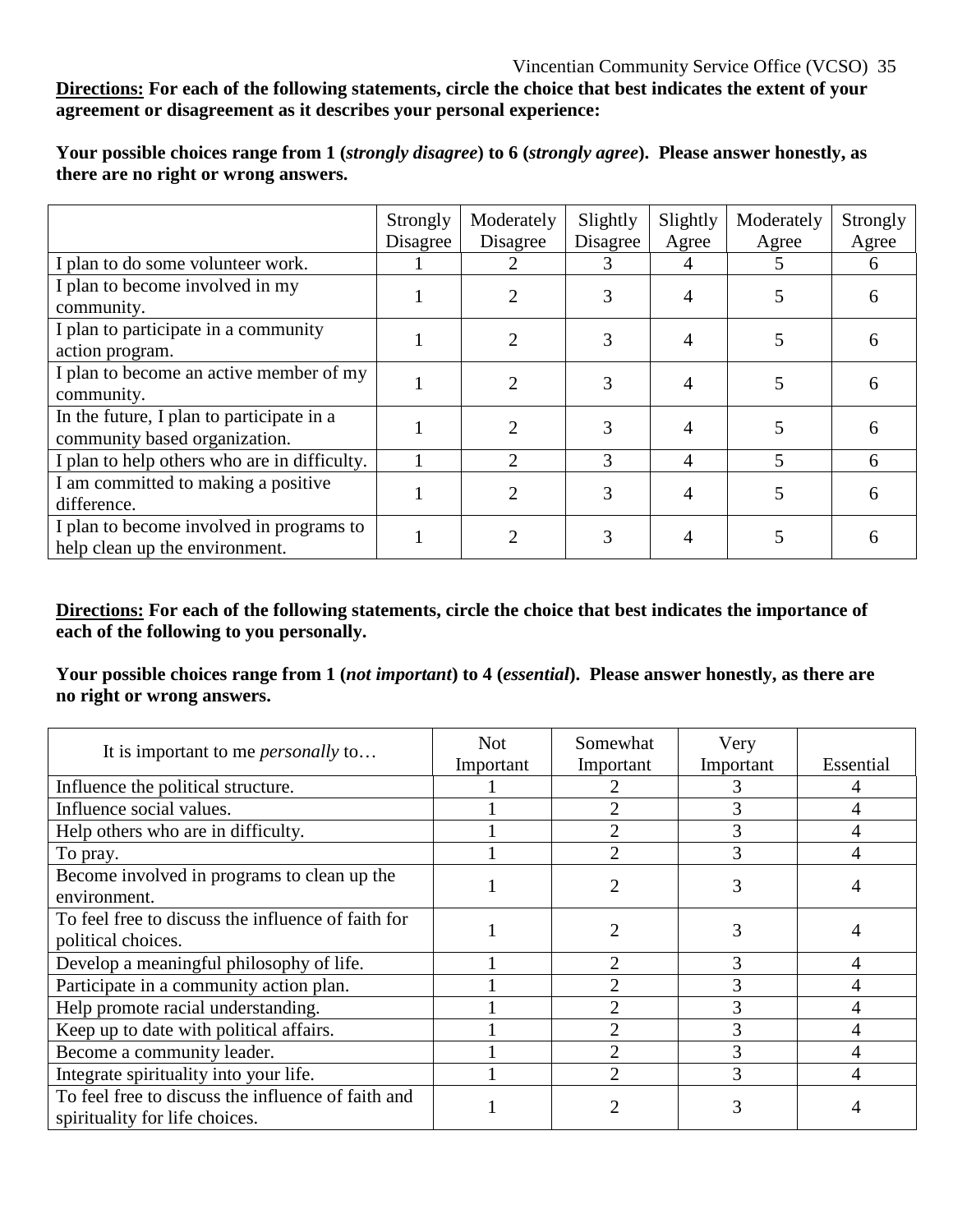**Directions: We are interested in your perspective on communities we serve. Please indicate how much you agree or disagree with the following statements:**

**Your possible choices range from 1 (***strongly disagree***) to 6 (***strongly agree***). Please answer honestly, as there are no right or wrong answers.**

|                                               | Strongly<br>Disagree | Moderately<br>Disagree | Slightly<br>Disagree | Slightly<br>Agree | Moderately<br>Agree | Strongly<br>Agree |
|-----------------------------------------------|----------------------|------------------------|----------------------|-------------------|---------------------|-------------------|
| Communities are strengthened when             |                      |                        |                      |                   |                     |                   |
| organizations encourage and support           | $\mathbf{1}$         | $\overline{2}$         | 3                    | $\overline{4}$    | 5                   | 6                 |
| diversity.                                    |                      |                        |                      |                   |                     |                   |
| Marginalized groups (e.g., welfare            |                      |                        |                      |                   |                     |                   |
| recipients, elders, youth, racial/ethnic      | 1                    | $\overline{2}$         | 3                    | $\overline{4}$    | 5                   | 6                 |
| minorities, etc.) are contributing citizens   |                      |                        |                      |                   |                     |                   |
| to their community.                           |                      |                        |                      |                   |                     |                   |
| It is important to engage voluntary           |                      |                        |                      |                   |                     |                   |
| networks of associations (e.g., faith         |                      |                        |                      |                   |                     |                   |
| based, health groups, school groups,          | 1                    | 2                      | 3                    | $\overline{4}$    | 5                   | 6                 |
| block clubs, etc.) in community               |                      |                        |                      |                   |                     |                   |
| betterment projects.                          |                      |                        |                      |                   |                     |                   |
| Local institutions (e.g., schools, libraries, |                      |                        |                      |                   |                     |                   |
| parks, service agencies, businesses,          |                      |                        |                      |                   |                     |                   |
| hospitals) have important resources (e.g.,    | 1                    | $\overline{2}$         | 3                    | $\overline{4}$    | 5                   | 6                 |
| personnel, space, expertise, equipment,       |                      |                        |                      |                   |                     |                   |
| economic power, etc.) that can be an          |                      |                        |                      |                   |                     |                   |
| asset to a community.                         |                      |                        |                      |                   |                     |                   |
| Communities have valuable physical            |                      |                        |                      |                   |                     |                   |
| assets (e.g., gardens, parks, bike paths,     |                      | $\overline{2}$         | 3                    | $\overline{4}$    | 5                   | 6                 |
| housing, streets, playgrounds, parking        |                      |                        |                      |                   |                     |                   |
| lots, etc.).                                  |                      |                        |                      |                   |                     |                   |
| Communities have organizations that           | 1                    | $\overline{2}$         | 3                    | $\overline{4}$    | 5                   | 6                 |
| have some economic power.                     |                      |                        |                      |                   |                     |                   |
| I have come to know community partners        | $\mathbf{1}$         | $\overline{2}$         | 3                    | $\overline{4}$    | 5                   | 6                 |
| as educators and/or wisdom figures.           |                      |                        |                      |                   |                     |                   |
| Communities have strengths and assets.        | $\mathbf{1}$         | $\overline{2}$         | 3                    | $\overline{4}$    | 5                   | 6                 |